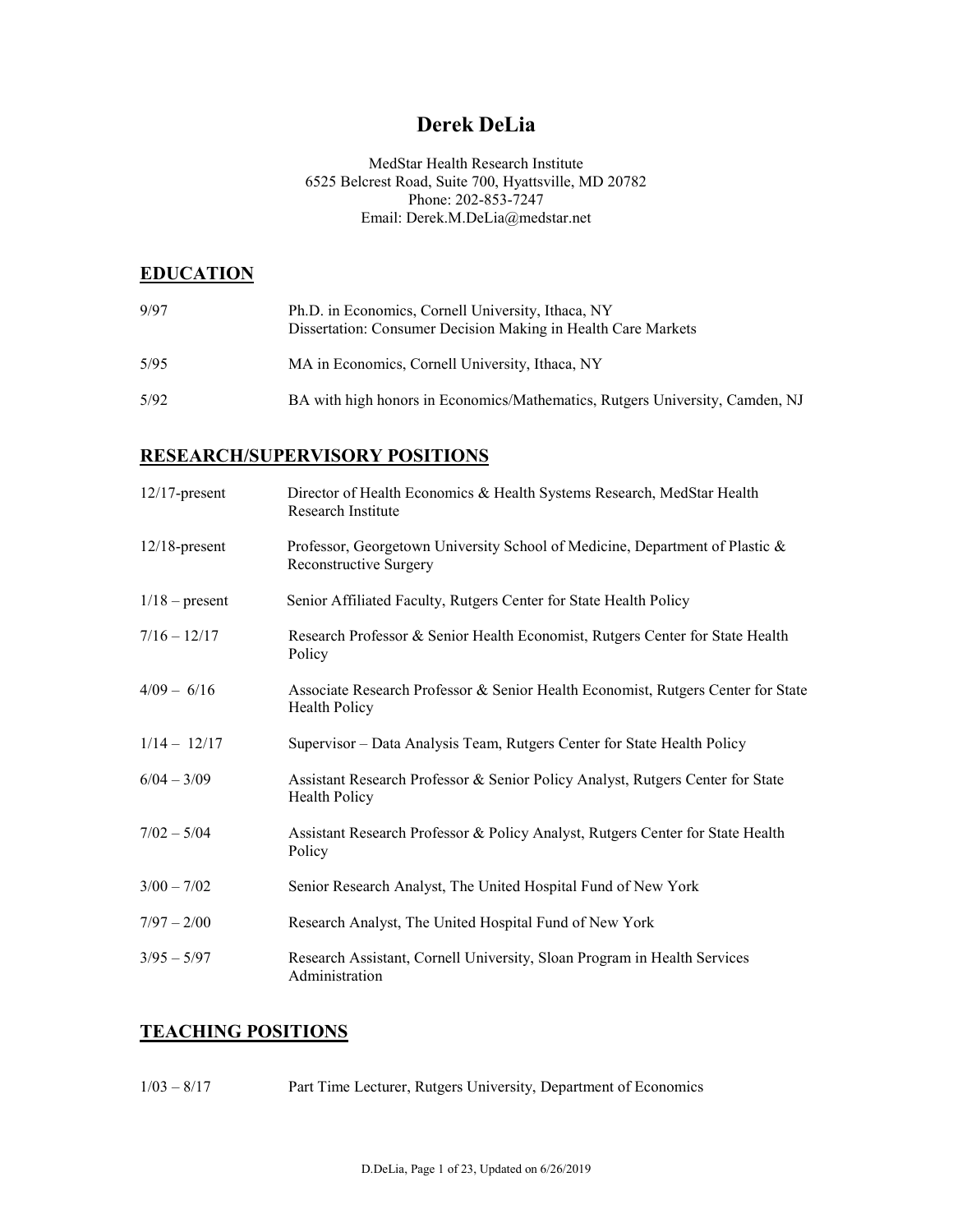|                | Courses: Health Economics, Econometrics (BA Level)                                                                               |
|----------------|----------------------------------------------------------------------------------------------------------------------------------|
| $1/99 - 5/02$  | Adjunct Assistant Professor, New York University – Wagner School of Public<br>Service                                            |
|                | Courses: Health Economics and Payment Systems; Statistical Methods for Public,<br>Nonprofit, & Health Management (MPA-Level).    |
| $1/02 - 5/02$  | Lecturer, Columbia University, Mailman School of Public Health                                                                   |
|                | Course: Introduction to Health Economics (MPH-Level).                                                                            |
| $8/00 - 12/00$ | Adjunct Assistant Professor, CUNY – Lehman College, Dept of Health<br><b>Services</b>                                            |
|                | Course: Research and Data Analysis in Health Services (BA Level).                                                                |
| $8/93 - 5/97$  | Teaching Assistant, Cornell University, Department of Economics                                                                  |
|                | Courses: Microeconomics I & II (Ph.D. level), Introductory Microeconomics (BA<br>Level), Introductory Macroeconomics (BA Level). |
| $9/91 - 5/92$  | Supplemental Instruction Leader, Rutgers University                                                                              |
|                | Courses: Introductory Microeconomics, Introductory Macroeconomics.                                                               |
| $9/90 - 7/92$  | <b>Student Tutor, Rutgers University</b>                                                                                         |
|                | Courses: Undergraduate Economics, Mathematics, & Statistics.                                                                     |

## **RESEARCH FUNDING**

### **Funding as Principal Investigator**

Development and Performance of Medicaid ACOs

Funding – \$1,247,079 from the Agency for Healthcare Research and Quality (R18), 7/15-4/21 Role – Principal Investigator

Description – The project has 3 aims and 1 subaim: 1) Measure the impact of Medicaid ACOs in NJ on healthcare spending and quality. Subaim: Assess the accuracy and statistical reliability of alternative methods used to establish savings associated with Medicaid ACO activities. 2) Describe in detail how NJ ACOs respond to key organizational challenges and how these responses relate to the findings observed under Aim1. 3) Engage regularly with Medicaid officials and accountable care stakeholders to directly inform decision making about accountable care policy and practice in NJ and nationally.

Evaluation of Medicaid ACO Operations and Care Management Strategies

Funding – \$374,309 from The Nicholson Foundation, 1/16-12/18

Role – Principal Investigator

Description – The project will provide a detailed qualitative evaluation of the operations and care management strategies pursued by the three certified ACOs participating in the NJ Medicaid ACO Demonstration Project and two "look-alike ACOs" in Paterson and New Brunswick. The approach involves semi-structured interviews and observations of care management teams. Interviews will be enhanced by the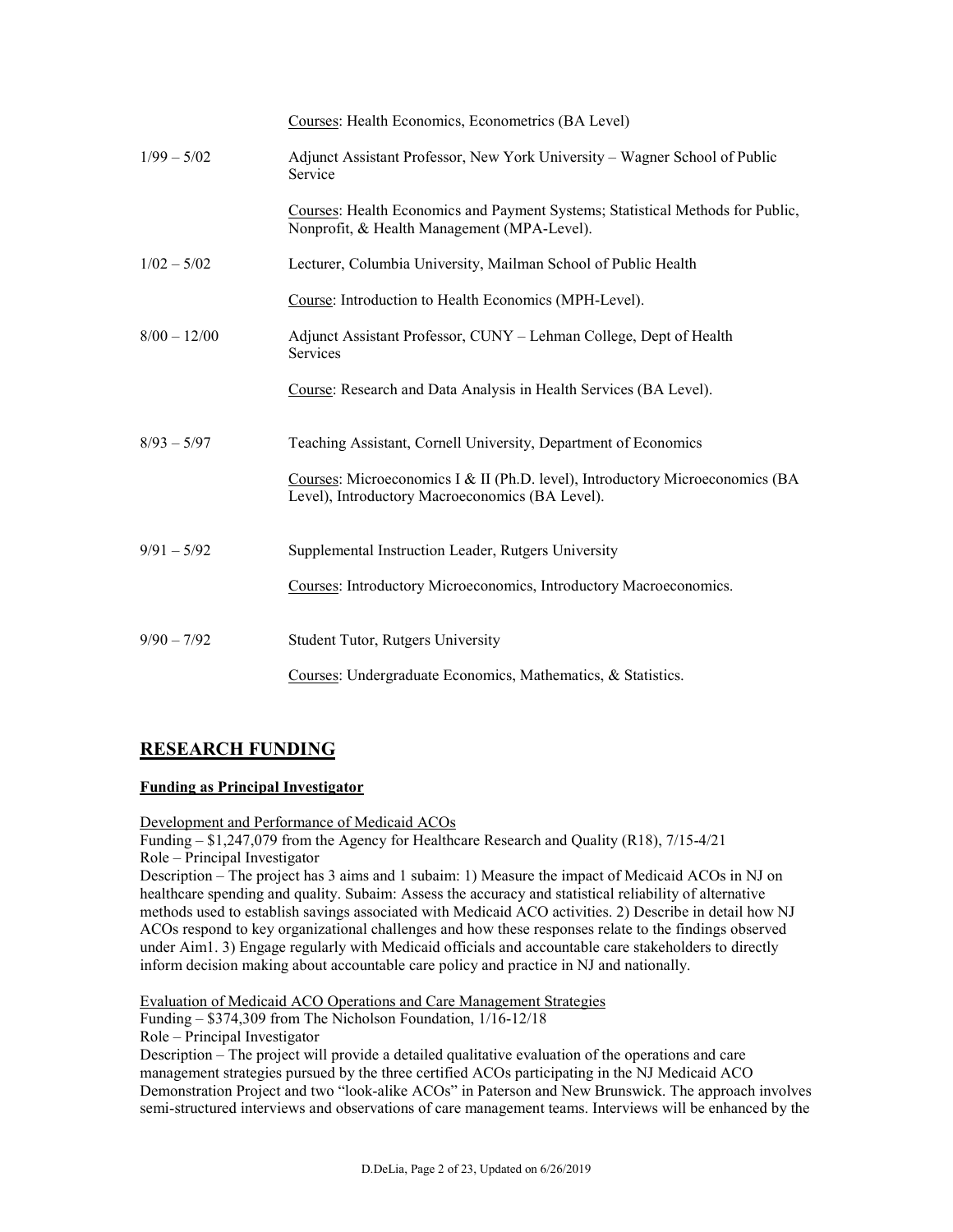presentation of quantitative performance metrics calculated under a related project funded by the Agency for Healthcare Research and Quality (R18 grant below).

Medicaid Policy and the Supply of Primary Care

Funding - \$148,723 from the Robert Wood Johnson Foundation, 12/17-11/18

Role – Principal Investigator

Description – The project will analyze how negotiated prices and other factors affect the supply of primary care delivered to Medicaid patients with special emphasis on patients who are homeless or severely mentally ill.

Evaluation Design and Implementation for the Transforming Complex Care (TCC) Initiative Funding – \$249,697 from the Center for Health Care Strategies, 10/16-7/18 Role – Principal Investigator

Description – The project provides technical assistance to help six sites across the nation evaluate their complex care initiatives. The project also supports in-depth rigorous evaluations for a subset of the sites.

Understanding Which Injured Older Adults Benefit from Triage to a Trauma Center

Funding – Subaward of \$72,687 (Total award: \$172,655) the National Institute on Aging (R03), 8/16-5/19 Role – Dual Principal Investigator (with Kit Delgado from University of Pennsylvania) Description – The project has 2 aims: 1) Determine which clinical subgroups of injured older adults benefit most from triage to a trauma center vs. a non-trauma center. 2) Determine whether rates of complications and death after the development of complications for older adults differ by trauma center status and injury severity.

Pilot Data Linkage of MedStar EHRs and Statewide Medicaid Claims Data with applications to Diabetes Care Management

Funding - \$22,279 from the MedStar Health Research Institute, 7/18-10/19

Role – Principal Investigator

Description – The project will link information from MedStar EHRs with Maryland Medicaid claims  $\&$ managed care encounter data for MedStar diabetic patients with Medicaid coverage. The linked data will be used to evaluate the MedStar Diabetes Bootcamp and assess the potential for spreading the Bootcamp to Medicaid diabetic patients statewide. The project will form the foundation for funding applications to support larger-scale linkages and broader analyses of linked MedStar-Medicaid data.

Shared Savings Calculations for United Healthcare and the Camden Coalition of Healthcare Providers Funding - \$41,633 from the Camden Coalition of Healthcare Providers and United Healthcare, 10/17-3/18 Role – Principal Investigator

Description – The project will provide savings measurement calculations to support a shared savings agreement between the two funders and will examine the effects of modifications to the methodology on savings calculations.

Application Review for the New Jersey In-home Asthma Intervention Pilot Project Funding - \$4,963 from The Nicholson Foundation, 7/17 Role – Principal Investigator

Description – Review proposals from sites seeking to participate in a demonstration to test an in-home intervention for high-need pediatric asthma patients.

Comparative Effectiveness of Prehospital and Hospital Emergency Care

Funding - \$1,397,861 from the Agency for Healthcare Research and Quality (R01), 9/10-9/13 Role – Principal Investigator

Description – The project will create an enduring data infrastructure for comparative effectiveness research (CER) on prehospital and hospital emergency care using hospital, prehospital, and mortality records for New Jersey. The infrastructure will be used to conduct a CER study of therapeutic hypothermia for initial survivors of out-of-hospital cardiac arrest.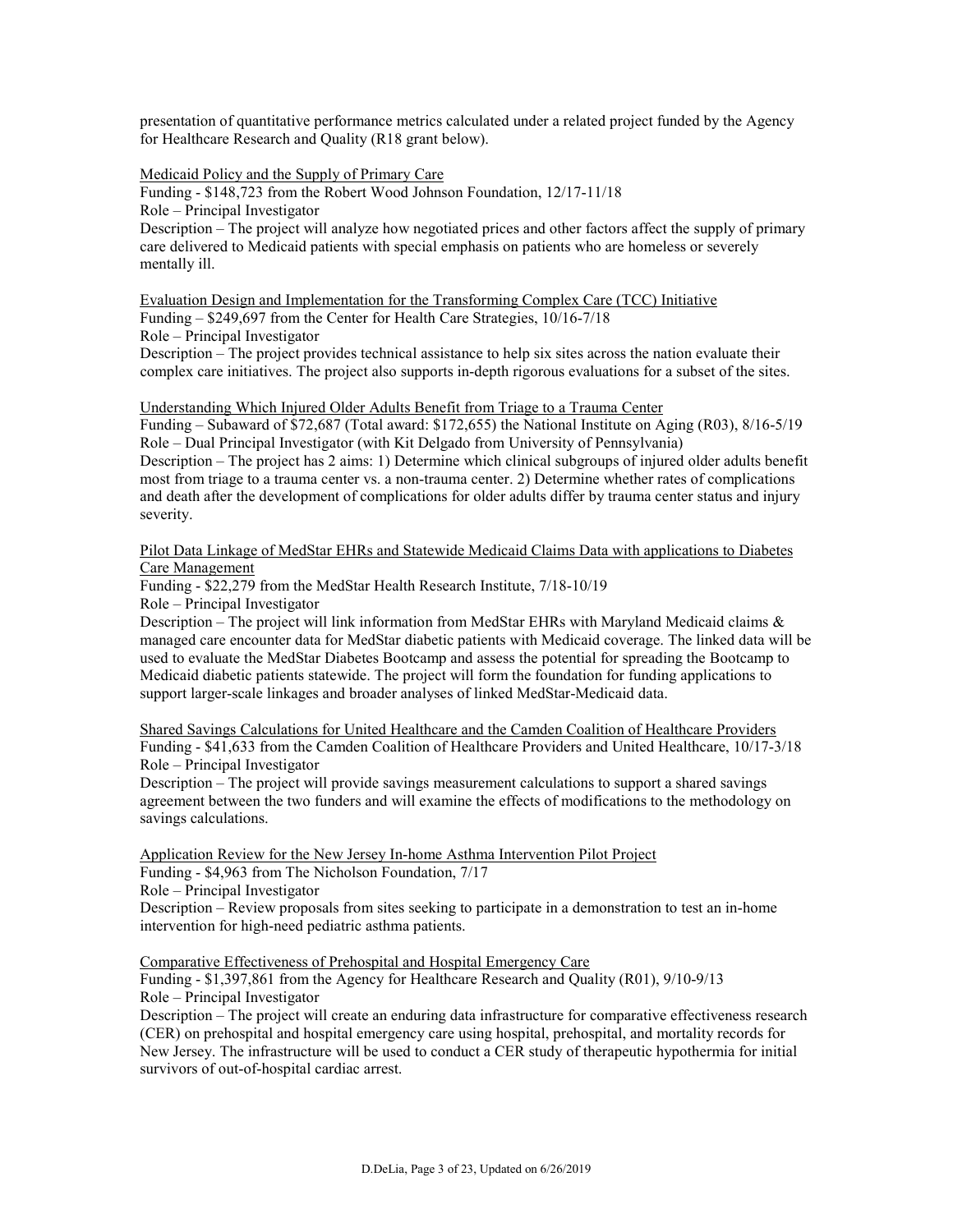#### Pilot Test of Multi-Payer Claims Database (MPCD): Comparative Effectiveness of Post-Discharge Ambulatory Care

Funding – \$39,468 from Actuarial Research Corporation (ARC), 11/12-9/13 Role – Principal Investigator

Description – The project will use the MPCD to assess the relationship between hospital readmissions and post-discharge patterns of ambulatory care utilization. The project is designed to achieve two major goals: 1) Test the ability of the MPCD to enable comparative effectiveness research (CER) on the relationship between post-discharge ambulatory care utilization and hospital readmissions; and 2) Provide a baseline of descriptive data that can be used to build rigorous CER models that assess financing and delivery interventions targeting reduction in readmissions.

Policy Synthesis on Emergency Department Utilization and Capacity

Funding - \$45,000 from the Robert Wood Johnson Foundation, 10/08-9/09

Role – Principal Investigator

Description – This project will provide a thorough summary and critique of the research literature on ED utilization and capacity and draw implications for health policy.

Effects of Hospital Closure on Healthcare Quality

Funding - \$97,539 from the Agency for Healthcare Research and Quality (R03), 5/08-6/10 Role – Principal Investigator

Description – This project will analyze quality of care at hospitals that eventually closed and the impact of hospital closures on the quality of care received by area patients.

Bridging the Gap between EMS and Health Services Research: A Conference for Researchers and **Practitioners** 

Funding - \$50,000 from the Robert Wood Johnson Foundation, 12/08-11/09

\$25,000 from the Agency for Healthcare Research and Quality (AHRQ) (R13), 9/08-9/09. Role – Principal Investigator

Description – This project will organize a conference to bring together emergency medical services (EMS) providers, hospital mangers, policymakers, and researchers to integrate EMS activity into health services research, policymaking, and quality measurement.

Analytic Support for the Aligning Forces for Quality Planning Grant

Funding - \$25,000 from the New Jersey Hospital Association (through the Robert Wood Johnson Foundation), 6/08-4/09

Role – Principal Investigator

Description – Under this project, CSHP assembles and analyzes data to be used in submission of a larger grant proposal to the Aligning Forces Program. The larger proposal is designed to coordinate payers, providers, consumer groups, and other stakeholders in NJ to improve the quality of healthcare.

Preventable and Primary Care Treatable Emergency Department and Inpatient Utilization in New Brunswick

Funding – \$22,000 from Johnson & Johnson through New Brunswick Tomorrow, 11/05-2/06 Role – Principal Investigator

Description – This project analyzes patterns of hospital utilization in New Brunswick and other NJ cities to assess access to primary care.

Optimizing the Delivery of Hospital-Based Charity Care in New Jersey

Funding – \$20,000 from Johnson & Johnson, 10/04-12/06

Role – Principal Investigator

Description – The goal of this project is to improve the financing and delivery of hospital-based charity care by documenting which charity care services are the most prevalent, costly, and potentially preventable through community-based interventions.

Emergency Department (ED) Utilization and Surge Capacity in New Jersey Funding – \$244,846 from the New Jersey Department of Health and Senior Services, 1/04-3/07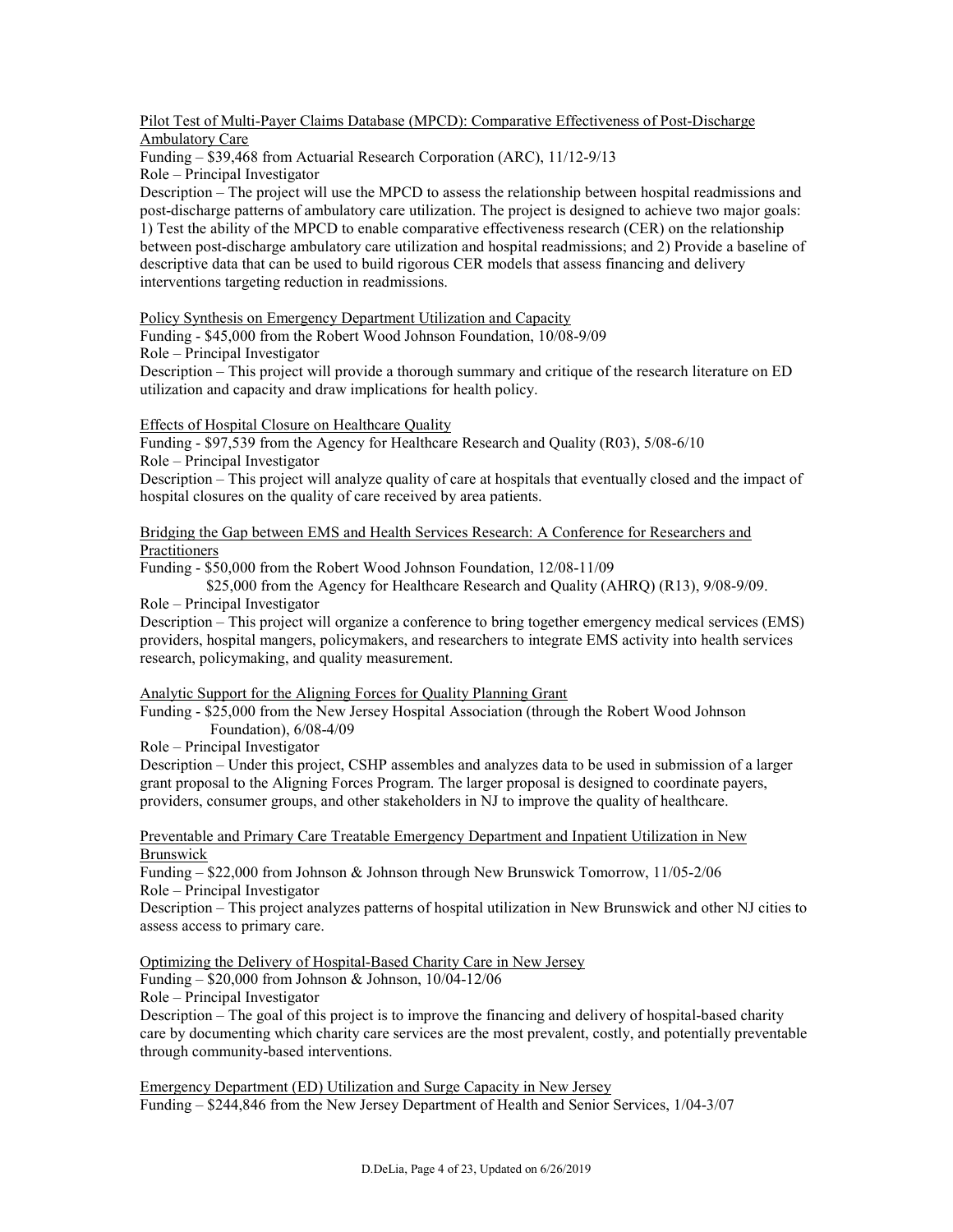Role – Principal Investigator

Description – This project documents trends in preventable and non-preventable ED utilization, analyzes the factors that contribute to ED overcrowding, and formulates options to ensure adequate ED surge capacity in the event of a natural or man-made disaster.

Analysis of FQHC Quality and Payment Options in New Jersey

Funding – \$99,996 from the New Jersey Department of Health and Senior Services, 1/04-6/04 Role – Principal Investigator

Description – This project evaluates the level of healthcare quality and access provided by New Jersey's Federally qualified Health Centers (FQHC's) and presents options for redesigning the allocation of state funds that support them.

Analytic Support for the New Jersey Health Care Access Monitor

Funding – \$445,574 from the New Jersey Department of Health and Senior Services, 12/02-5/06 Role – Principal Investigator

Description – This project documents the effects of hospital acquisitions on access to healthcare services through analysis of hospital and demographic databases.

### **Funding as Co-Investigator**

Permanent Supportive Housing and Medicaid Spending in New Jersey Funding - \$412,323 from The Nicholson Foundation, 7/17-4/19

Role – Investigator

Description – The project will use multiple years of linked Medicaid and housing services data to uncover relationships between placement of high-risk Medicaid beneficiaries in permanent supportive housing (PSH) and healthcare utilization & spending. It will also assess return on investment to Medicaid from PSH placement. Dr. DeLia will lead the data linkage and ROI components of the project.

New Jersey State Innovation Model (SIM) Design Project

Funding – \$3,000,000 from CMS-Center for Medicare & Medicaid Innovation (CMMI), 2/15-1/16 Role – Investigator

Description – The project will enable the State of New Jersey, in collaboration with the Rutgers CSHP, to design and plan the execution of major health system and public health transformation initiatives. Dr. DeLia will lead three project components: 1) analysis of the most expensive 1% and other high-users of services in NJ Medicaid; 2) technical assistance for the NJ Medicaid ACO Demonstration Project; and 3) development of data dashboards for Medicaid ACO providers.

Impact of Environmental Changes on Children's BMI and Behavior: A Panel Study

Funding – \$3,027,486 from the National Institute of Child Health & Human Development (R01), 6/12-6/17 Role – Investigator

Description – The project evaluates the impact of changes in the food and physical activity environments on childhood obesity and related behaviors in New Jersey cities over an extended period of time. The research design relies upon a prospective, longitudinal study of a randomly selected panel of approximately 1,200 children. Dr. DeLia will provide senior-level guidance on sampling strategies and lead the econometric/statistical modeling of study outcomes.

Cancer Incidence and Patterns of Care among New Jersey Medicaid Patients

Funding - \$50,000 from Cancer Prevention and Control Award through Rutgers Cancer Institute of New Jersey,  $2/15 - 1/17$ 

Role – Investigator

Description – The project develops a pilot linkage of cancer registry data with NJ Medicaid claims and managed care encounter records. The linked data are used to analyze relationships between connections to primary care and cancer variables (e.g., stage of diagnosis, survival) among Medicaid cancer patients. Dr. DeLia provides senior-level guidance on statistical analysis, use of Medicaid data, and implications for Medicaid policy.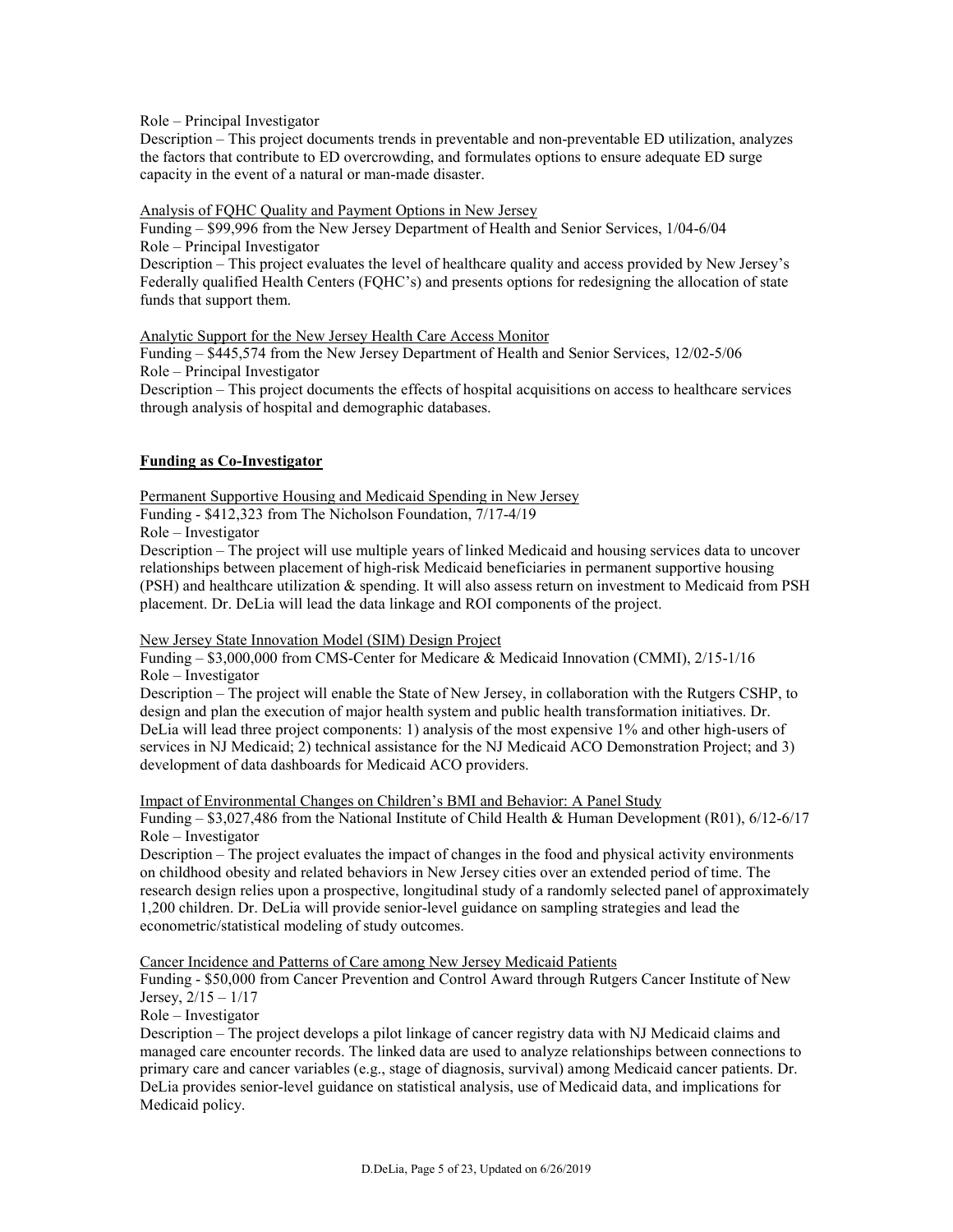Informing, Supporting, and Stimulating Sound and Creative Health Policy in New Jersey Funding - \$3,000,000 from the Robert Wood Johnson Foundation, 1/12-12/15 Role – Investigator

Description – The project supports the Center for State Health Policy's research, policy analysis, and educational activities to inform health policy decision making in New Jersey. Dr. DeLia leads analysis of the most expensive 1% and other high-users of services in NJ Medicaid (co-funding through the SIM project above) and serves, as needed, as a leader or senior-level advisor on various policy analyses.

#### Informing Strategies for Better Care for Vulnerable Populations in New Jersey

Funding – \$303,513 from The Nicholson Foundation, 7/13-9/14

Role – Investigator

Description – The project will expand a preexisting linked database of hospital billing data, hospital charity care claims, and mortality records for NJ to support new analyses of health care utilization and cost. This analysis will further advance the design of care improvement strategies and policies for low-income, vulnerable populations in New Jersey. Dr. DeLia will lead a subproject focusing on demographic and health system factors that predict small area variation in avoidable hospital utilization and costs.

Advancing Development of Safety Net Accountable Care Organizations (ACOs)

Funding – \$200,000 from The Nicholson Foundation, 1/12-3/13

Role – Investigator

Description – The project will provide data and analysis to advance the development of safety net ACOs in low-income, high-need communities across New Jersey. It will provide communities with detailed information about local hospital utilization patterns with emphasis on avoidable conditions and engage local stakeholders to develop strategies for improved care management. The project will also project the level of cost savings that would be feasible if relevant strategies are successfully implemented in each community. Dr. DeLia will provide senior level guidance on all quantitative aspects of the project and help to develop and conduct qualitative interviews with stakeholders.

Infrastructure for CER on Innovative Delivery Systems for Complex Patients

Funding - \$983,802 from the Agency for Healthcare Research and Quality (R24), 9/10-9/13 Role – Co-Principal Investigator

Description – The project will develop a research infrastructure to conduct comparative effectiveness research on delivery system innovations that target low-income complex patients. First, it will build a sustainable longitudinal database of linked hospital, Medicaid, and charity care claims and encounter records in New Jersey. Second, it will build and evaluate measures of resource use and quality of care for conducting CER. Finally, it will demonstrate the potential of this new research infrastructure by conducting a pilot evaluation of an innovative care coordination program in Camden, NJ.

Enhancing Patient Safety through Nurse Manager Development

Funding - \$75,958 from the Robert Wood Johnson Foundation, 11/10-4/12 Role – Investigator

Description **–** This project (in collaboration with the Rutgers College of Nursing) will conduct a series of evidence-based workshops that provide patient safety training to frontline nurse managers with the goal of reducing in-hospital medical errors. The effectiveness of the workshops will be evaluated using information from 20 participating hospitals and a control group of 20 non-participating hospitals in New Jersey. Dr. DeLia will lead the quantitative portion of the evaluation using multi-level statistical models.

Evaluation of State and Federal Young Adult Dependent Coverage Policies (SHARE 2) Funding - \$250,000 from the Robert Wood Johnson Foundation**,** 11/10-4/13 Role – Investigator

Description – This project will update prior CSHP research on the expansion of dependent coverage for young adults. It will focus specifically on 1) variations in key access and cost provisions of preexisting state laws that influence the coverage of targeted young adults and 2) how recently enacted federal dependent coverage laws will affect the coverage of young adults when they are phased in over 2010 and 2011. Dr. DeLia will provide expert technical consultation for econometric modeling.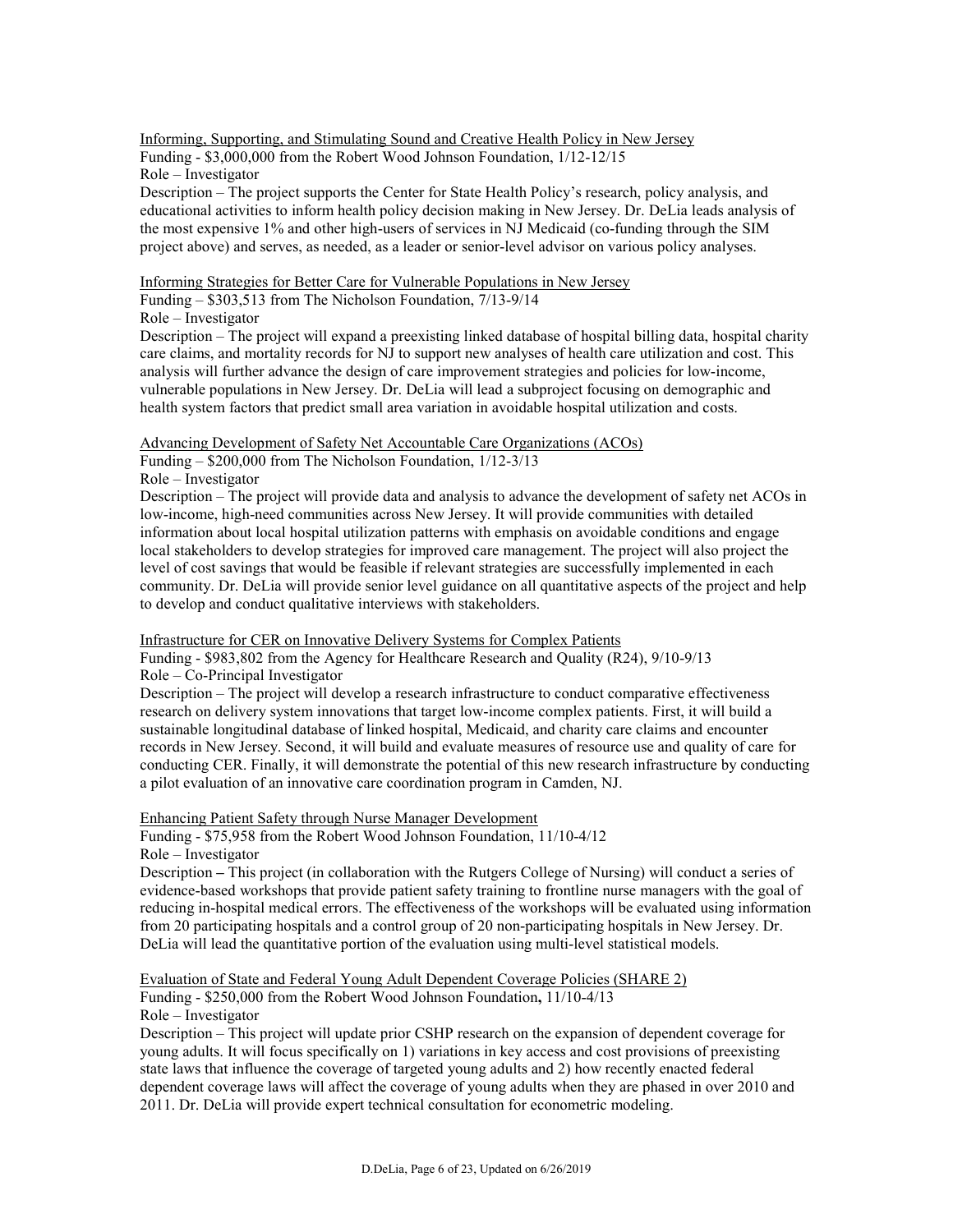Support for the Planning of Health Insurance Exchanges in New Jersey

Funding - \$426,447 from the NJ Department of Banking and Insurance**,** 12/10-12/11 Role – Investigator

Description – This project will provide research support to inform the planning of the Health Exchange implementation as required under the Patient Protection & Affordable Care Act (PPACA). Dr. DeLia will focus primarily on generating estimates of eligibility and take-up of Exchange products and Medicaid/Family Care upon implementation of reform.

Evaluating the Extension of Dependent Coverage to Young Adults

Funding - \$359,567 from the Robert Wood Johnson Foundation, 5/08-10/10

Role – Investigator

Description – This project will evaluate the effects of laws passed in several states to expand the age at which adult children may be covered as dependents under their parents' health plans. Dr. DeLia will provide senior level guidance to the study team on econometric issues involved with measuring policy effects.

Evaluation of NJ Health Initiative's Expecting Success: Excellence in Cardiac Care Funding – \$210,000 from the Robert Wood Johnson Foundation, 4/07-3/11

Role – Investigator

Description – The goals of the project are to improve congestive heart failure (CHF) care for African Americans and Latinos in New Jersey through data analysis and dissemination of best practices. Dr. DeLia leads the portions of the study that deal with repeat hospital admissions and emergency department use for CHF.

Regulatory Reform and Angiography Disparities

Funding - \$944,221 from the Agency for Healthcare Research and Quality, 8/04-7/08 Role – Investigator

Description – This project assesses the impact of hospital regulatory reform in New Jersey on racial disparities in the use of cardiac angiography. Dr. DeLia leads the portions of the study that deal with hospitals' market behavior and econometric modeling.

#### New Jersey State Planning Grant on Health Coverage

Funding – \$1,161,817 from the New Jersey Department of Human Services (under a grant from the Health Resources and Services Administration), 7/02-10/05

Role – Investigator

Description – This project provides detailed analysis of the uninsured and options for expanding coverage. Dr. DeLia leads the subprojects, "Profile of New Jersey's Medically Uninsured" and "Disparities in Coverage between Urban and Non-Urban Areas".

Pilot Study of a NJ Policy to Reduce Disparities in Cardiac Catheterization

Funding – \$90,000 from the Agency for Healthcare Research and Quality, 9/01-9/03 Role – Investigator

Description – This project completed a pilot study to demonstrate the feasibility of a larger project that would evaluate the impact of Certificate of Need reform in NJ and other factors that may affect minority access to cardiac angiography. Dr. DeLia led parts of the study design involving hospital markets and econometric analysis.

Effects of the New York Health Care Reform Act of 1996 on Health Service Accessibility and Efficiency Funding  $-$  \$487,189 from The Robert Wood Johnson Foundation HCFO Grant #33204, 11/97 – 2/01 Role – Co-Principal Investigator

Description – This project used survey and administrative data to analyze the impact of health care reform in New York State on hospital operations and services to low-income populations.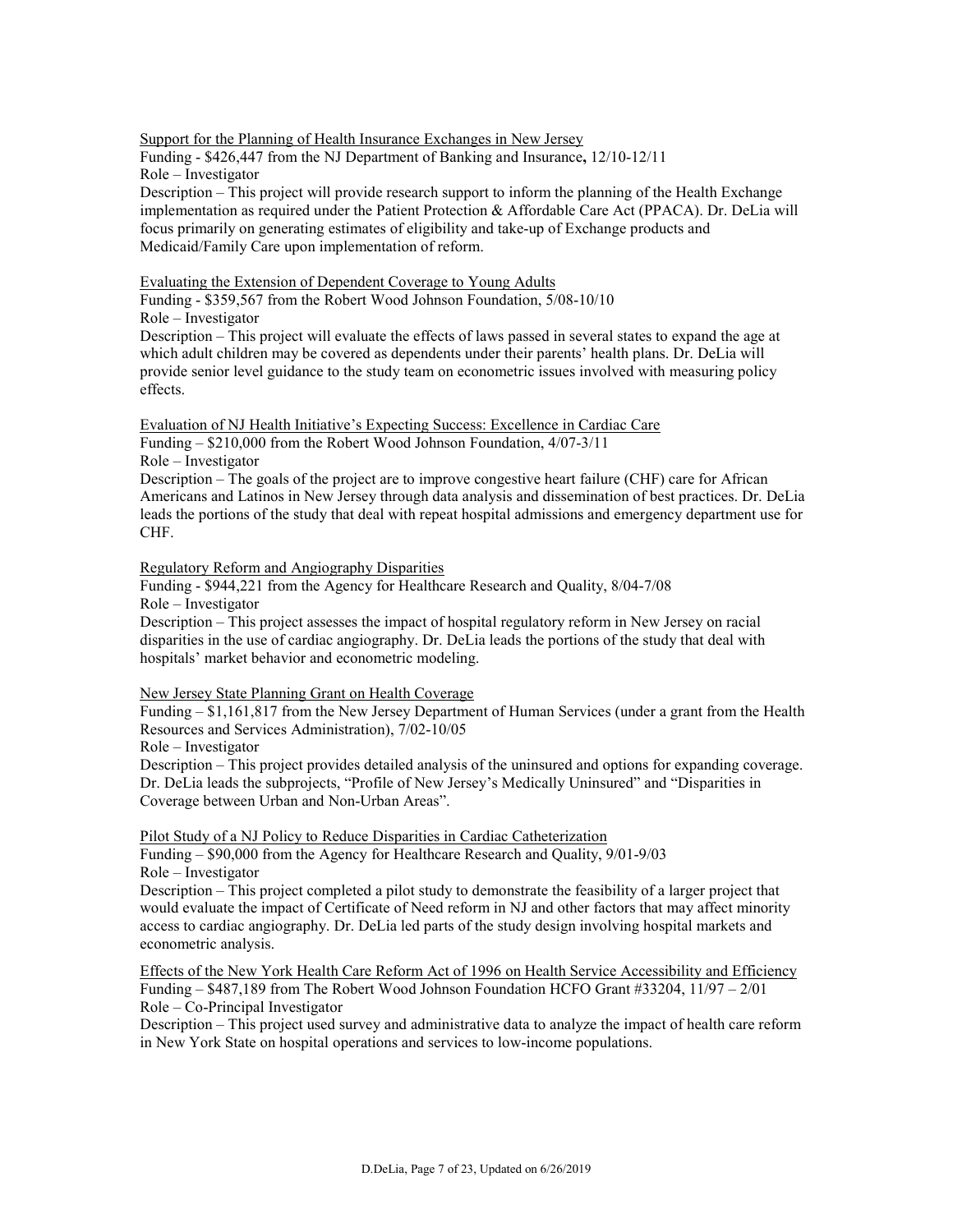### **PEER-REVIEWED PUBLICATIONS**

- 1. Kenneth L. Fan, **Derek DeLia**, Cara K. Black, Elizabeth Zolper, Tanvee Singh, Peter Wirth, Kyle Luvisa, David H. Song, Christopher E. Attinger, & Karen K. Evans. "Who, What, Where: Demographics, Severity of Presentation, and Location of Treatment Drive Delivery of Diabetic Limb Reconstructive Services within the National Inpatient Sample". *Plastic and Reconstructive Surgery*. In press.
- 2. Joel C. Cantor, Sujoy Chakravarty, Jose Nova, Taiisa Kelly, **Derek DeLia**, Emmy Tiderington, & Richard Brown. "Medicaid Utilization and Spending among Homeless Adults in New Jersey: Implications for Medicaid-Funded Tenancy Support Services". *The Milbank Quarterly*. On-line, 2020.
- 3. **Derek DeLia** & Michael J. Yedidia. "The Policy and Practice Legacy of the New Jersey Medicaid ACO Demonstration Project". *Journal of Ambulatory Care Management* 43(1): 2-10, 2020.
- 4. Punam Ohri-Vachaspati, Robin S. DeWeese, Francesco Acciai, **Derek DeLia**, David Tulloch, Daoqin Tong, Cori Lorts, & Michael J. Yedidia. "Healthy Food Access in Low-Income High-Minority Communities: A Longitudinal Assessment 2009-2017". *International Journal of Environmental Research and Public Health* 16, July 3, 2019.
- 5. Punam Ohri-Vachaspati, Francesco Acciai, **Derek DeLia**, Kristen Lloyd, & Michael Yedidia. "Accuracy of Parent-Measured and Parent-Estimated Heights and Weights in Determining Child Weight Status". *JAMA Pediatrics* 173(8): 793-795. (Comment & response, "Parent-Measured and Parent-Estimated Child's Heights and Weights", published online December 11, 2019.)
- 6. Jennifer Tsui, **Derek DeLia**, Antoinette Stroup, Jose Nova, Aishwarya Kulkarni, Jeanne Ferrante, & Joel Cantor. "Association of Medicaid Enrollee Characteristics and Primary Care Utilization with Cancer Outcomes for the Period Spanning Medicaid Expansion in New Jersey." *Cancer* 125(8): 1330- 1340, 2019.
- 7. **Derek DeLia**. "Spending Carveouts Substantially Improve the Accuracy of Performance Measurement in Shared Savings Arrangements: Findings from Simulation Analysis of Medicaid ACOs." *Inquiry: The Journal of Health Care Organization, Provision, and Financing* 54: 1-11, 2017.
- 8. Natasha Tasevska, **Derek DeLia**, Cori Lorts, Michael Yedidia, & Punam Ohri-Vachaspati. "Determinants of Sugar Sweetened Beverage Consumption among Low-Income Children: Are There Differences by Race/Ethnicity, Age, and Gender?" *Journal of the Academy of Nutrition and Dietetics* 117(12): 1900-1920, 2017.
- 9. **Derek DeLia**. "Mortality, Disenrollment, and Spending Persistence in Medicaid and CHIP." *Medical Care* 55(3): 220-228, 2017.
- 10. **Derek DeLia**. "Monte Carlo Analysis of Payer and Provider Risks in Shared Savings Arrangements." *Medical Care Research and Review* 73(5): 511-531, 2016.
- 11. **Derek DeLia**, Kristen Lloyd, Cecile Feldman, & Joel C. Cantor. "Patterns of Emergency Department Use for Dental and Oral Health Care: Implications for Dental and Medical Care Coordination" *Journal of Public Health Dentistry* 76: 1-8, 2016.
- 12. **Derek DeLia**, Henry Wang, Jared Kutzin, Mark Merlin, Jose Nova, Kristen Lloyd, & Joel Cantor. "Prehospital Transportation to Therapeutic Hypothermia Centers and Survival from Out-of-Hospital Cardiac Arrest." *BioMed Central (BMC) Health Services Research* 15(1), December 2015.
- 13. Punam Ohri-Vachaspati, **Derek DeLia**, Robin DeWeese, Noe C. Crespo, Michael Todd, & Michael Yedidia. "The Relative Contribution of Layers of the Social Ecological Model to Childhood Obesity." *Public Health Nutrition* 18(11): 2055-2066, 2015.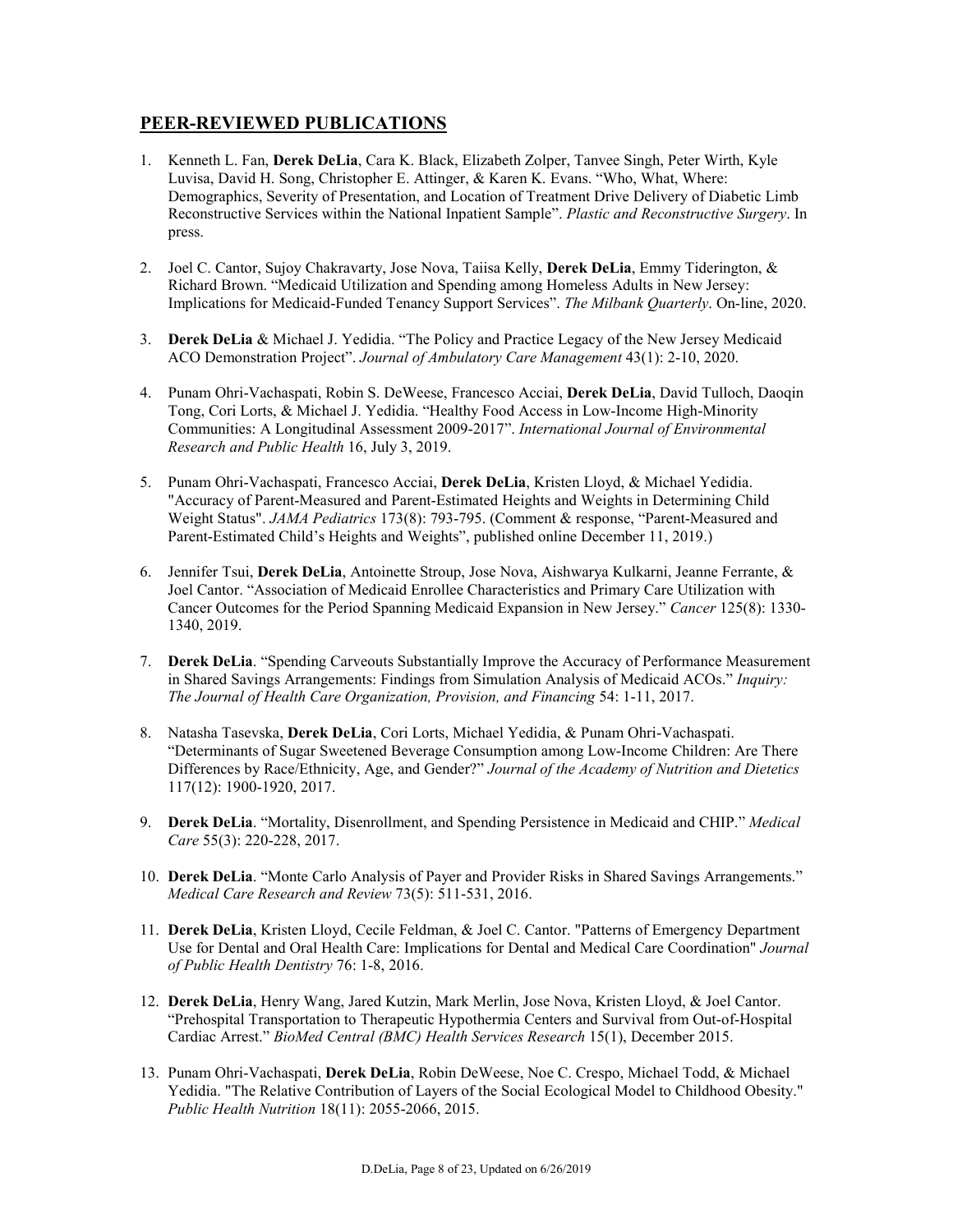- 14. Alan C. Monheit, Joel C. Cantor, & **Derek DeLia**. "Drawing Plausible Inferences about the Impact of State Dependent Coverage." *Health Services Research* 50(3): 631-636, 2015.
- 15. Sujoy Chakravarty, Dorothy Gaboda, **Derek DeLia**, Joel C. Cantor, & Jose Nova. "Impact of Medicare Part D on Coverage, Access, and Disparities among New Jersey Seniors" *Medical Care Research and Review* 72(2): 127-148, 2015.
- 16. Joel Cantor, Sujoy Chakravarty, Jian Tong, Michael Yedidia, Oliver Lontok, & **Derek DeLia**. "The New Jersey Medicaid ACO Demonstration Program: Seeking Opportunities for Better Care and Lower Costs among Complex Low-Income Patients." *Journal of Health Politics, Policy, and Law* 39(6): 1185-1211, 2014.
- 17. **Derek DeLia**, Jian Tong, Dorothy Gaboda, & Lawrence Casalino. "Post-Discharge Follow-Up Visits and Hospital Utilization by Medicare Patients, 2007-2010." *Medicare and Medicaid Research Review* 4(2): E1-E19, 2014.
- 18. Katherine Hempstead, **Derek DeLia**, Joel Cantor, Tuan Nguyen, & Jeffrey Brenner. "The Fragmentation of Hospital Use among a Cohort of High Utilizers: Implications for Emerging Care Coordination Strategies for Patients with Multiple Chronic Conditions." *Medical Care* 52(3), Suppl 2: s67-s74, 2014.
- 19. **Derek DeLia**. "Leaving It to Chance: The Effects of Random Variation in Shared Savings Arrangements." *Health Services and Outcomes Research Methodology* 13: 219-240, 2013.
- 20. Punam Ohri-Vachaspati, Kristen Lloyd, **Derek DeLia**, David Tulloch, & Michael Yedidia. "A Closer Examination of the Relationship between Children's Weight Status and the Food and Physical Activity Environment." *Preventive Medicine* 57: 162-167, 2013.
- 21. **Derek DeLia**, Donald Hoover, & Joel Cantor, "Statistical Uncertainty in the Medicare Shared Savings Program." *Medicare and Medicaid Research Review* 2(4): E1-E15, 2012. (Featured on CMS Meet the Author Discussion Group.)
- 22. Joel Cantor, Alan Monheit, **Derek DeLia**, & Kristen Lloyd, "Early Impact of the Affordable Care Act on Health Insurance Coverage of Young Adults." *Health Services Research* 47(5): 1773-1790, 2012.
- 23. **Derek DeLia**, Henry Wang, Jared Kutzin, Mark Merlin, & Joel Cantor. "Post-Cardiac Arrest Therapeutic Hypothermia in New Jersey Hospitals: Analysis of Adoption and Implementation." *Therapeutic Hypothermia and Temperature Management* 2(2):78-88, 2012.
- 24. **Derek DeLia**, Joel Cantor, Susan Brownlee, Dorothy Gaboda, & Jose Nova. "Patient Preference for Emergency Care: Can and Should It Be Changed?" *Medical Care Research and Review* 69(3): 277- 293, 2012.
- 25. Joel Cantor, Dina Belloff, Alan Monheit, **Derek DeLia**, & Margaret Koller. "Expanding Dependent Coverage for Young Adults: Lessons from State Initiatives." *Journal of Health Politics, Policy, and Law* 37(1): 99-128, 2012.
- 26. Alan Monheit, Joel Cantor, **Derek DeLia**, & Dina Belloff. "How Have State Policies to Expand Dependent Coverage Affected the Health Insurance Status of Young Adults?" *Health Services Research* 46(1-2): 251-267, 2011.
- 27. Joel Cantor, **Derek DeLia**, Amy Tiedemann, Ava Stanley, & Karl Kronebusch. "Effectiveness of a State Policy to Reduce Racial Disparities in Coronary Angiography." *Health Affairs* 28(5): 1521-1531, 2009.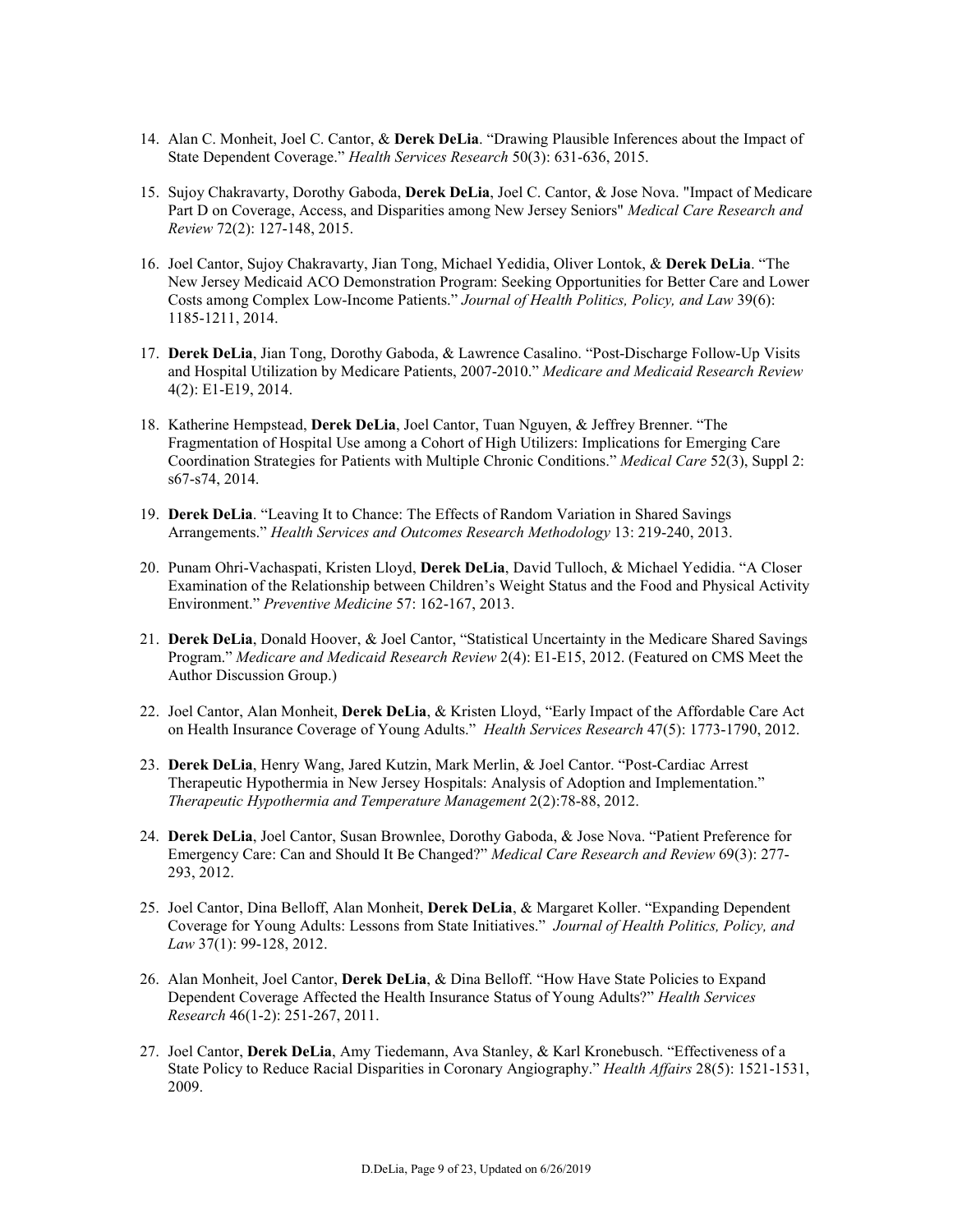- 28. **Derek DeLia**, Joel Cantor, Amy Tiedemann, & Cecilia Huang, "Effects of Regulation and Competition on Healthcare Disparities: The Case of Cardiac Angiography in New Jersey." *Journal of Health Politics, Policy, and Law* 34(1): 63-91, 2009.
- 29. **Derek DeLia** & Elizabeth Wood. "The Dwindling Supply of Empty Beds: Implications for Hospital Surge Capacity." *Health Affairs* 27(6): 1688-1694, 2008.
- 30. Ava Stanley, **Derek DeLia**, & Joel Cantor. "Racial Disparity and Technology Diffusion: The Case of Cardioverter Defibrillator Implants, 1996-2001." *Journal of the National Medical Association* 99(3): 201-207, 2007.
- 31. **Derek DeLia**. "Caring for the New Uninsured: Hospital Charity Care for Older People without Coverage." *Journal of the American Geriatrics Society* 54(12): 1933-1936, 2006.
- 32. **Derek DeLia**. "Annual Bed Statistics Give a Misleading Picture of Hospital Surge Capacity." *Annals of Emergency Medicine* 48(4)*:*384-388, 2006.
- 33. **Derek DeLia**, Allyson Hall, Timothy Prinz, & John Billings, "What Matters to Low-Income Patients in Ambulatory Care Facilities?" *Medical Care Research and Review* 61(3): 352-375, 2004*.*
- 34. **Derek DeLia**, "Distributional Issues in the Analysis of Preventable Hospitalizations." *Health Services Research* 38(6): 1761-1779, 2003.
- 35. **Derek DeLia**, Joel Cantor, & Elaine Duck, "Productivity versus Training in Primary Care: Analysis of Hospitals and Health Centers in New York City." *Inquiry: The Journal of Health Care Organization, Provision, and Financing* 39(3): 314-326, 2002.
- 36. **Derek DeLia**, Joel Cantor, & David Sandman, "Medicaid Managed Care in New York City: Recent Performance and Ensuing Challenges." *American Journal of Public Health* 91(3): 458-460, 2001.
- 37. Elaine Duck, **Derek DeLia**, & Joel Cantor, "Primary Care Productivity and the Health Care Safety Net in New York City." *The Journal of Ambulatory Care Management* 24(1): 1-14, 2001.

### **REPORTS & OTHER RESEARCH**

Policy reports, technical reports, and white papers

- 1. **Derek DeLia** & Jolene Chou. *Alternative Staffing Models to Improve Care for Complex Patients in their Homes and other Settings: Early Findings from the Transforming Complex Care Initiative*. MedStar Health Research Institute: Hyattsville, MD. March 2019.
- *2.* **Derek DeLia** & Jolene Chou. *Organizing Complex Care for Rural Populations: A Case Study of Three Montana Communities*. MedStar Health Research Institute: Hyattsville, MD. March 2019.
- 3. **Derek DeLia**, Jose Nova, & David Goldin. *Trends in the Supply, Utilization, and Payment for Primary Care Services in New Jersey FamilyCare before and after ACA Medicaid Expansion*. Rutgers Center for State Health Policy: New Brunswick, NJ. February 2019.
- 4. **Derek DeLia**, Michael Yedidia, & Oliver Lontok. *Update on Operations and Care Management Strategies in the New Jersey Medicaid Accountable Care Organization Demonstration Project*. Rutgers Center for State Health Policy: New Brunswick, NJ, November 2018.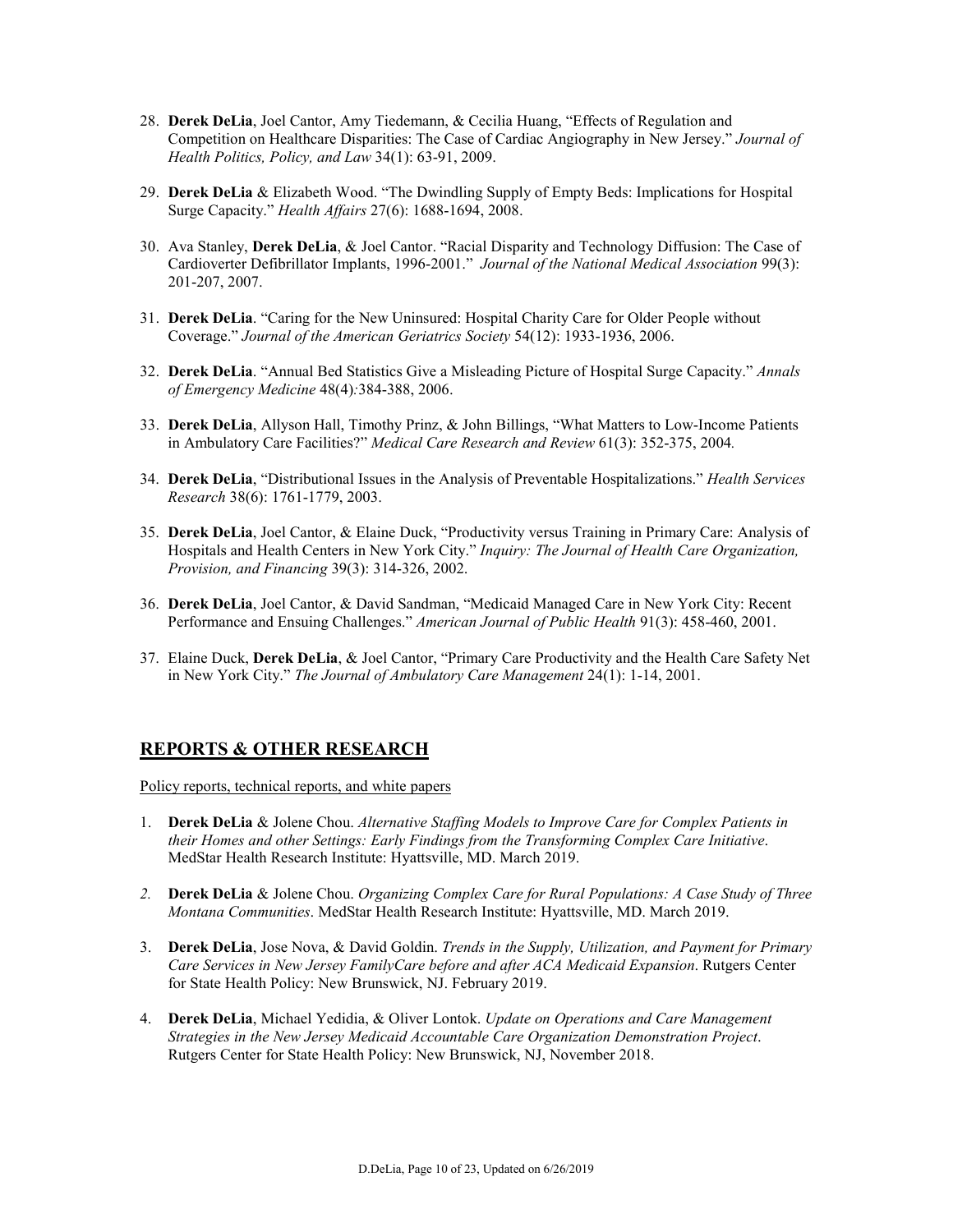- 5. **Derek DeLia**, Rizie Kumar, Jose Nova, Kristen Lloyd, & David Goldin. *Spending and Utilization Indicators in the New Jersey Medicaid Accountable Care Organization Demonstration Project*. Rutgers Center for State Health Policy: New Brunswick, NJ, November 2018.
- 6. **Derek DeLia**, Michael Yedidia, & Oliver Lontok. *Year 1 of the New Jersey Medicaid Accountable Care Organization Demonstration Project: Assessment of Operations and Care Management Strategies*. Rutgers Center for State Health Policy: New Brunswick, NJ, February 2017.
- 7. Sujoy Chakravarty, Kristen Lloyd, Jennifer Farnham, Susan Brownlee, Katie Zhang, & **Derek DeLia**. *Examining the Effect of the NJ Comprehensive Waiver on Access to Care, Quality, and Cost of Care: Draft Interim Evaluation Report*. Prepared for the NJ Department of Human Services. Rutgers Center for State Health Policy: New Brunswick, NJ, July 2016.
- 8. Joel Cantor, Alfred Talia, Margaret Koller, **Derek DeLia**, & Jennifer Farnham for the Rutgers Biomedical and Health Sciences (RBHS) Working Group on Medicaid High Utilizers. *Analysis and Recommendations for Medicaid High Users in New Jersey*. Rutgers Biomedical and Health Sciences: New Brunswick, NJ, January 2016.
- 9. **Derek DeLia** & Kristen Lloyd. *Sources of Variation in Avoidable Hospital Use and Cost across Low-Income Communities in New Jersey*. Rutgers Center for State Health Policy: New Brunswick, NJ, July 2014.
- 10. Kristen Lloyd, **Derek DeLia**, Joel Cantor, & Alan Monheit. *Expanded Dependent Coverage under the Affordable Care Act and Its Implications for Risk Pooling*. State Health Access Reform Evaluation (SHARE) Issue Brief. February 2014.
- 11. **Derek DeLia**, Jose Nova, Kristen Lloyd, & Daisuke Goto. *Technical Report on the Creation of a Linked Prehospital, Hospital, and Mortality Database in New Jersey*. Rutgers Center for State Health Policy: New Brunswick, NJ, September 2013.
- 12. Rob Houston, Tricia McGinnis, Bruce Dees, & **Derek DeLia**. *The New Jersey Medicaid Accountable Care Organization Business Planning Toolkit*. Center for Health Care Strategies: Hamilton, NJ. June 2013.
- 13. Sujoy Chakravarty, Joel Cantor, Jian Tong, Derek DeLia, Oliver Lontok, & Jose Nova. *Hospital Utilization Patterns in 13 Low Income Communities in New Jersey: Opportunities for Better Care and Lower Costs*. Rutgers Center for State Health Policy: New Brunswick, NJ, March 2013.
- 14. **Derek DeLia** & Joel Cantor. *Recommended Approach for Calculating Savings in the NJ Medicaid ACO Demonstration Project*. Rutgers Center for State Health Policy: New Brunswick, NJ, July 2012.
- 15. Joel Cantor, **Derek DeLia**, & Manisha Agrawal. *Evaluation of the New Jersey Health Initiatives Expecting Success: Excellence in Cardiac Care Program*. Rutgers Center for State Health Policy: New Brunswick, NJ, September 2011.
- 16. Joel Cantor, Dorothy Gaboda, **Derek DeLia**, & Alan Monheit. *Data for Planning a Temporary High Risk Health Insurance Pool in New Jersey*. Rutgers Center for State Health Policy: New Brunswick, NJ, May 2010.
- 17. Joel Cantor, Alan Monheit, Dina Belloff, **Derek DeLia**, & Margaret Koller. *Impact of State Dependent Coverage Expansions on Young Adult Insurance Status: Further Analysis*. State Health Access Data Assistance Center (SHADAC), State Health Access Reform Evaluation. Minneapolis, MN, April 2010.
- 18. Joel Cantor, Alan Monheit, Dina Belloff, **Derek DeLia**, & Margaret Koller. *Dependent Coverage Expansions: Estimating the Impact of Current State Policies*. State Health Access Data Assistance Center (SHADAC), State Health Access Reform Evaluation. Minneapolis, MN, January 2010.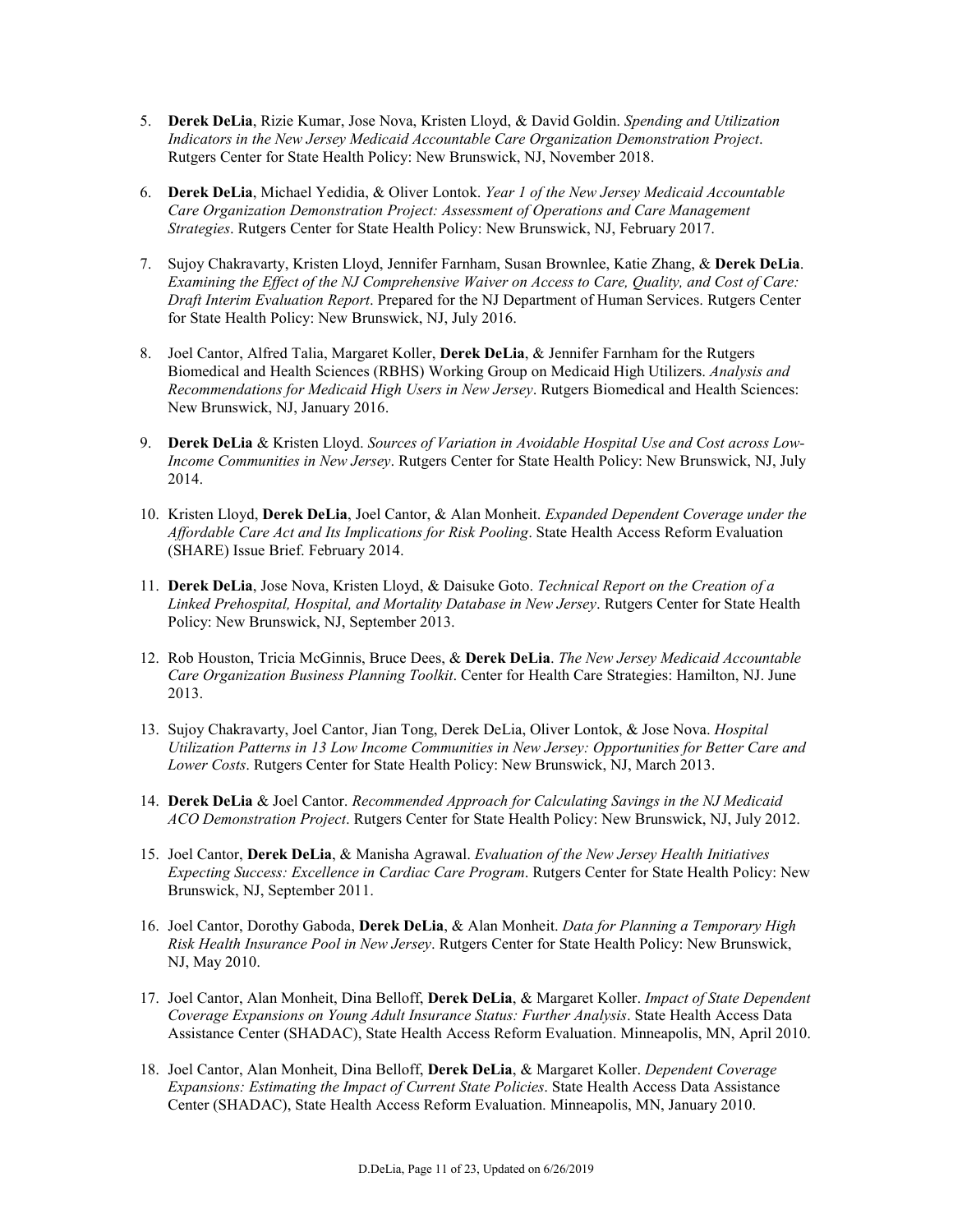- 19. Joel Cantor, Manisha Agrawal, Marsha Rosenthal, & **Derek DeLia**. *Evaluation of the New Jersey Hospital Quality Initiative: Final Report*. Rutgers Center for State Health Policy: New Brunswick, NJ, 2009.
- 20. **Derek DeLia** & Joel Cantor. "Emergency Department Utilization and Capacity." *Research Synthesis Report* No.17. Robert Wood Johnson Foundation: Princeton, NJ. July, 2009.
- 21. **Derek DeLia**. "A Primer on the Uninsured and the Healthcare Safety Net in New Jersey." Invited paper for *MDAdvisor* 1(1): 18-23, 2008.
- 22. **Derek DeLia**. *Hospital Capacity, Patient Flow, and Emergency Department Use in New Jersey*. Report to the New Jersey Department of Health and Senior Services, September 2007.
- 23. **Derek DeLia**. *Evaluation of the Hospital Charity Care Program in New Jersey*. Rutgers Center for State Health Policy, January 2007.
- 24. **Derek DeLia**. *Potentially Avoidable Use of Hospital Emergency Departments in New Jersey*. Report to the New Jersey Department of Health and Senior Services, July 2006.
- 25. *Healthcare Access Monitor*. Series of quarterly and annual reports submitted to the New Jersey Department of Health and Senior Services, 2003-2006.
- 26. **Derek DeLia** & Dina Belloff. *Disparity in Health Insurance Coverage: Urban Versus Non-Urban Areas of New Jersey*. Report to the New Jersey Department of Human Services, November 2005.
- 27. **Derek DeLia**. *Emergency Department Utilization and Surge Capacity in New Jersey, 1998-2003*. Report to the New Jersey Department of Health and Senior Services, March, 2005.
- 28. **Derek DeLia**, Joel Cantor, Denise Davis, & Najaf Ahmad. *State Subsidies for Federally Qualified Health Centers in New Jersey: Options for Reform*. Report to the New Jersey Department of Health and Senior Services, August, 2004.
- 29. Timothy Prinz, Kathryn Haslanger, **Derek DeLia**, et al. *Hospital Markets, Policy Change, and Access to Care for Low-Income Populations in New York*. United Hospital Fund Working Paper, 2000.
- 30. **Derek DeLia**, "Dynamics of Uninsured Spells" in Proceedings of Insurance Options Discussion convened by the United Hospital Fund, November 1997.
- 31. Joel Cantor & **Derek DeLia**, "Employer-Sponsored Health Insurance Coverage in New York State" in Proceedings of Insurance Options Discussion convened by the United Hospital Fund, November 1997.

#### Chartbooks/databooks, newsletters, and facts & findings

- 1. Kristen Lloyd, **Derek DeLia**, & Joel Cantor. *Facts & Findings: Use of Emergency Departments for Non-traumatic Oral Care in New Jersey*. Rutgers Center for State Health Policy: New Brunswick, NJ, March 2014.
- 2. **Derek DeLia**, Joel Cantor, Susan Brownlee, & Jeff Abramo. *New Jersey Health Care Opinion Poll: Public Concern about Hospital Capacity*. CSHP Facts and Findings No.9, February 2008.
- 3. **Derek DeLia** & Carl Schneider. *Hospital Utilization and Access to Primary Care in New Brunswick: A Chartbook*. Rutgers Center for State Health Policy & Healthier New Brunswick 2010, February 2007.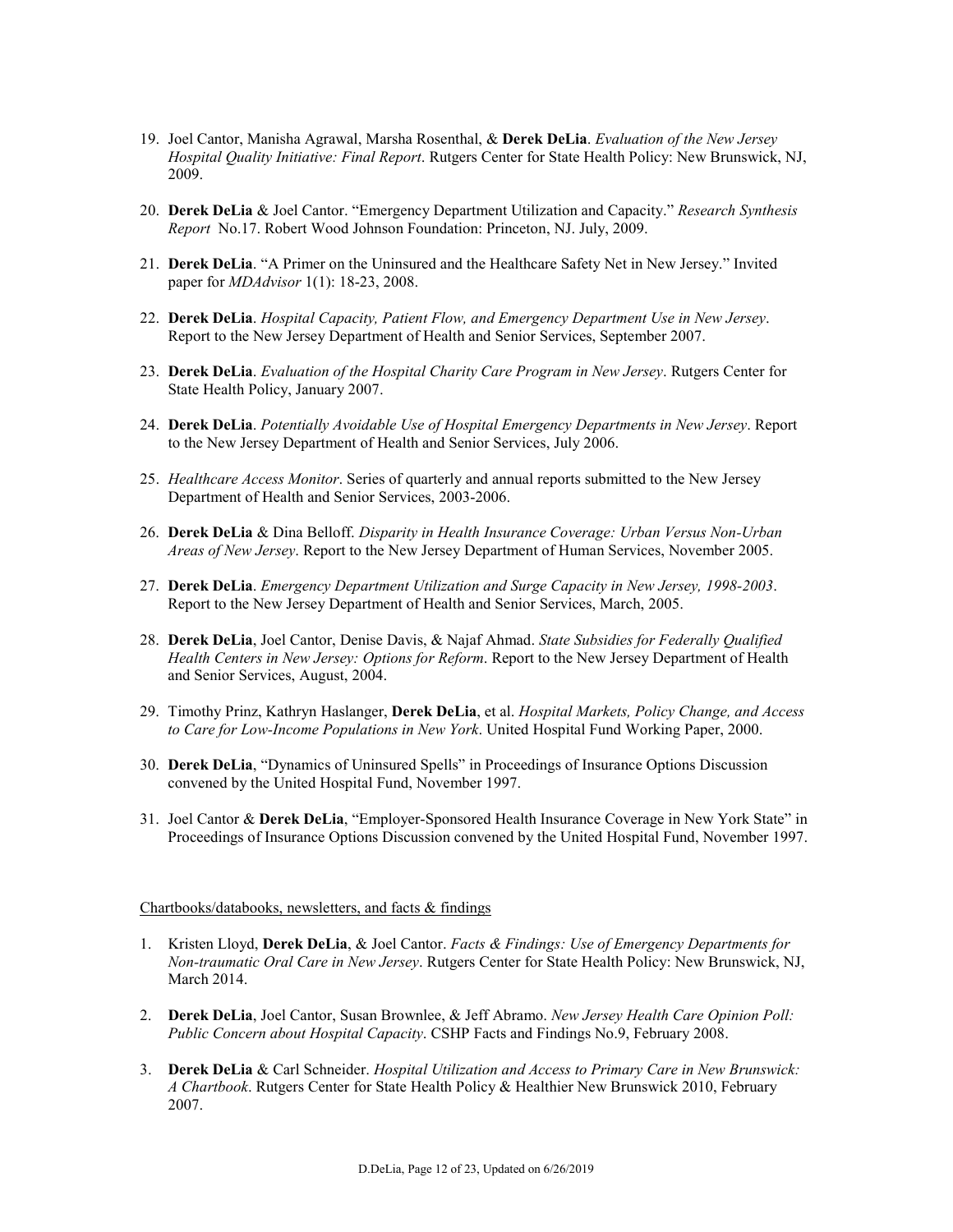- 4. **Derek DeLia**, Carl Schneider, & Margaret Koller. *The Low-Income Uninsured in New Jersey: Chartbook 2*. State of New Jersey Department of Human Services in collaboration with the Rutgers Center for State Health Policy, August 2005.
- 5. **Derek DeLia**, Margaret Koller, Carl Schneider, & Lori Glickman. *The Medically Uninsured in New Jersey: A Chartbook*. State of New Jersey Department of Human Services in collaboration with the Rutgers Center for State Health Policy, August 2004.
- 6. "Understanding the Uninsured: Findings from the New Jersey Family Health Survey", CSHP News, Fall 2003.
- 7. "Ambulatory Care Provider Productivity in New York City", *Currents: Medicaid Managed Care* 5(4), Winter 2000. United Hospital Fund.
- 8. "Primary Care Staffing at Ambulatory Care Facilities in New York City", *Currents: Medicaid Managed Care* 4(3), Fall 1999. United Hospital Fund.
- 9. "Utilization, Access, and Satisfaction under Voluntary Enrollment", *Currents: Medicaid Managed Care* 3(4), Winter 1998. United Hospital Fund.
- 10. "Risk Selection under Voluntary Enrollment in Medicaid Managed Care", *Currents: Medicaid Managed Care* 3(3), Fall 1998. United Hospital Fund.

### **POLICY BRIEFINGS & INVITED PRESENTATIONS**

- 1. "Effects of Permanent Supportive Housing on Healthcare Utilization and Spending among New Jersey Medicaid Enrollees Experiencing Homelessness". Briefing for the New Jersey Homeless Management Information System Advisory Council. Webinar May 15, 2020.
- 2. "Medicaid Policy and the Supply of Primary Care." Briefing for the New Jersey Department of Medical Assistance & Health Services in Quakerbridge, NJ. April 11, 2019.
- 3. Panelist for "Addressing Social Determinants of Health: Connecting People with Complex Needs to Community Resources". National webinar in the Enhancing Complex Care beyond the Walls of a Clinical Setting Series hosted by the Center for Health Care Strategies. Hamilton, NJ. September 10, 2018.
- 4. Panelist for "Approaches to Extending Complex Care Models in the Community: Emerging Evidence". National webinar in the Enhancing Complex Care beyond the Walls of a Clinical Setting Series hosted by the Center for Health Care Strategies. Hamilton, NJ. August 16, 2018.
- 5. Panelist for "AHRQ Data Competencies to Support Decision Makers" at Health Datapalooza Pre-Conference. Washington, DC. April 25, 2018.
- 6. "The NJ Medicaid ACO Demonstration 2018 Update." National Healthcare Web Summit hosted by Medical Care On Line (MCOL). April 11, 2018.
- 7. Panelist for "Proven Approaches to Managing High-Risk Patients" at the Eighth National Accountable Care Organization Summit. Arlington, VA. June 29, 2017.
- 8. "NJ Case Study: The NJ Medicaid ACO Demonstration." National Healthcare Web Summit hosted by Medical Care On Line (MCOL). June 2, 2017.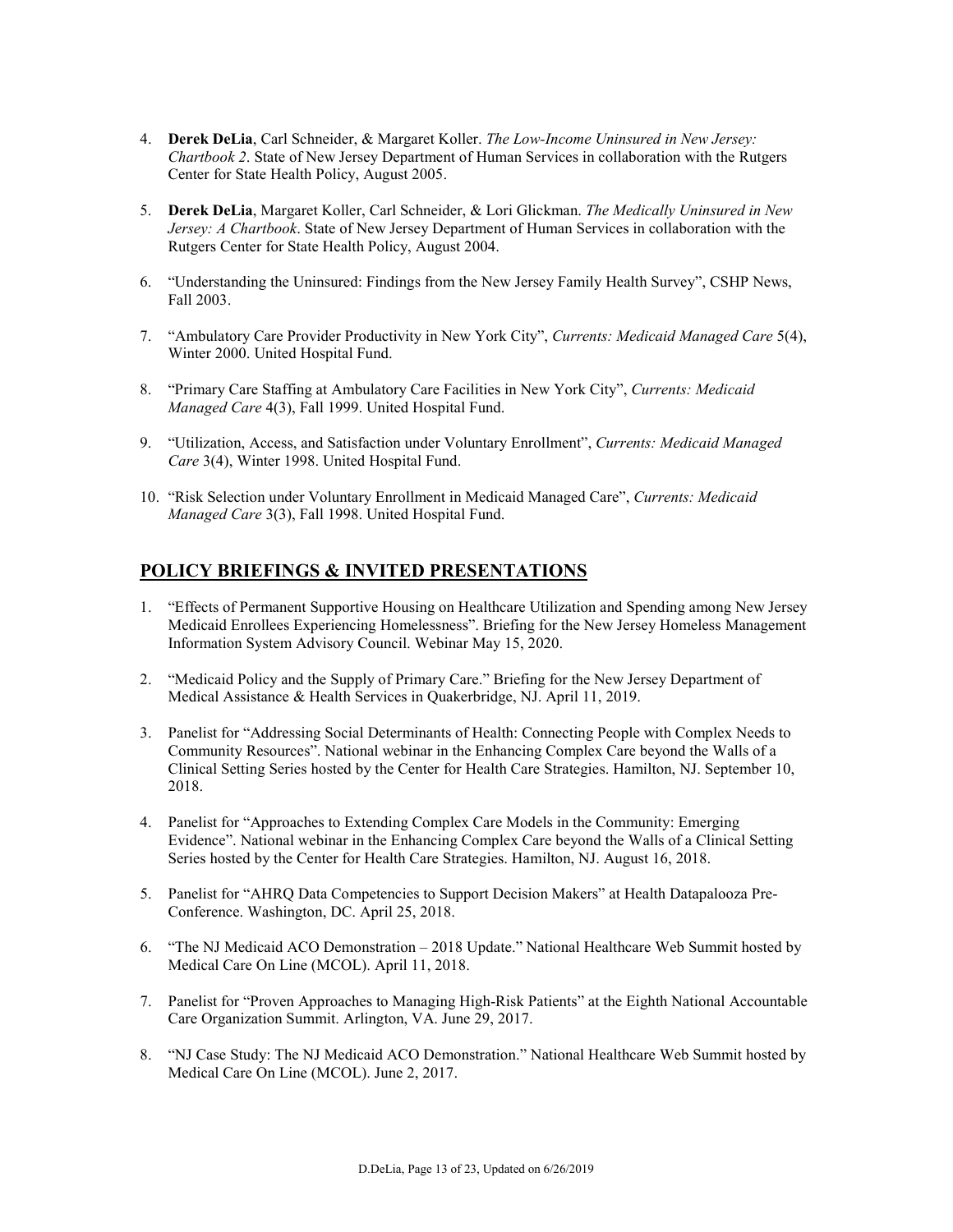- 9. "The NJ Medicaid ACO Demonstration: Implementation and Early Operations." Presentation to the Good Care Collaborative. Thomas Edison University, Trenton NJ. March 23, 2017.
- 10. "Minimizing Distortions to Measured Performance in Shared Savings Arrangements." National webinar hosted by the Center for Healthcare Strategies. Hamilton, NJ. February 7, 2017.
- 11. "Measurement Issues in Shared Savings Arrangements." Webinar sponsored by the New Jersey Health Care Quality Institute. Princeton, NJ. January 29, 2016.
- 12. "Medicaid ACOs in New Jersey." Presentation at the National Health Policy Forum (NHPF) on Accountable Care Organizations in Medicaid: Learning from Leading-Edge States. Washington, DC. December 11, 2015.
- 13. "Analytic Support for Payment and Delivery Reform in New Jersey Medicaid." Presentation at the State-University Partnership Learning Network (SUPLN) Annual Meeting. Washington, DC. November 20, 2015.
- 14. Panelist for "Sharing of New Jersey Medicaid Payment Reform Initiative." Health Care Payment Learning & Action Network (HCP-LAN). National Webinar October 15, 2015.
- 15. "The New Jersey Medicaid ACO Demonstration Project: Design and Evaluation." National webinar hosted by the Center for Healthcare Strategies. Hamilton, NJ. September 28, 2015.
- 16. Panelist for "Variation and Financial Performance Metrics." The Sixth National Accountable Care Organization Summit. Washington, DC. June 18, 2015.
- 17. Panelist for "Random Variation and Risk Adjustment." The Fifth National Accountable Care Organization Summit. Washington, DC. June 18, 2014.
- 18. "Sources of Variation in Avoidable Hospital Use and Costs across Low-Income Communities in New Jersey." Hosted by the New Jersey Health Care Quality Institute and the Rutgers Center for State Health Policy. Trenton, NJ. June 5, 2014.
- 19. "Emerging Issues in Accountable Care Policy and Practice." Rutgers Biomedical and Health Sciences: The Future of the U.S. Health Delivery System Speaker Series, Live Presentation and Videoconference. Newark, NJ. April 10, 2014.
- 20. "The New Jersey Medicaid Accountable Care Organization Business Planning Toolkit." Webinar copresented with Rob Houston, Tricia McGinnis, Rachel Cahill, and Bruce Dees. July 12, 2013.
- 21. "How Exactly Will Providers Be Held Accountable? Emerging Methods of ACO Performance Measurement." Corporate Research Group Webinar Series. November 14, 2012; March 13, 2013.
- 22. Moderator for "Why Hospitals Belong in the Wellness Business." Healthcare Planning and Marketing Society of New Jersey. Princeton, NJ. October 9, 2012.
- 23. "Savings Measurement in the NJ Medicaid ACO Demonstration." Presentation at One Year Later: The NJ ACO Demonstration Project. Trenton, NJ. August 2, 2012.
- 24. "Critical Issues in Performance Evaluation for Medicaid ACOs." Presentation at The Seventh National Medicaid Congress. Arlington, VA. May 30, 2012.
- 25. Panelist for "The Changing Hospital Industry: Impact of For-Profit Hospitals in New Jersey", Panel Discussion for "New Jersey: State of Health 2012." Trenton, NJ. May 15, 2012.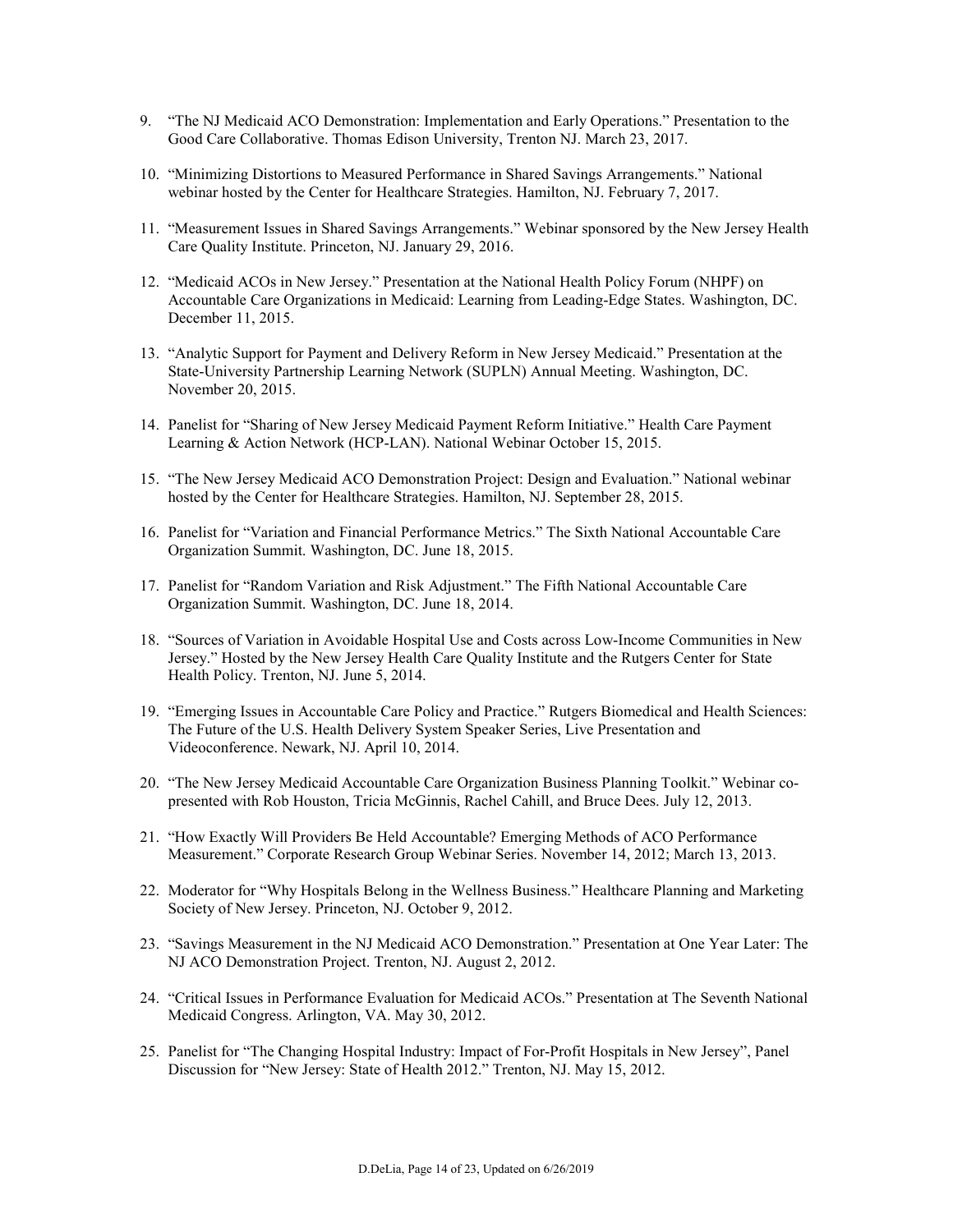- 26. Lead Facilitator for Panel on "Healthcare Cost and Affordability" at "Collaborating for the Healthcare of New Jersey – Connecting the Silos, A One-Day Think Tank." Trenton, NJ. April 27, 2012.
- 27. Moderator for "Keynote Panel: Restructuring Healthcare Delivery Models in Medicaid Managed Care." The World Congress Fifth Annual Leadership Summit on Medicaid Managed Care. Reston, VA. February 29, 2012.
- 28. Discussant for Healthcare Session of "Lessons from Europe: Jean Monnet Research Workshop." Rutgers Center for European Studies and European Commission Lifelong Learning Program. New Brunswick, NJ. September 30, 2011.
- 29. "Comparative Effectiveness of Prehospital and Hospital Emergency Care." Presentation at the HCUP Partners Meeting. Bethesda, MD. April 6, 2011.
- 30. Panelist for roundtable discussion: "Advancing the Emergency Care Enterprise Health Reform Perspectives." Sponsored by the Counsel on Emergency Medical Care, U.S. Department of Health and Human Services. Washington, DC. January 28, 2011.
- 31. Moderator for "Hospitals in a Reformed World." Academy Health Annual Research (ARM) Meeting. Boston, MA. June 27, 2010.
- 32. "Research on Health Disparities and Healthcare Policy." Presentation at the New Jersey Public Health Association Annual Meeting. New Brunswick, NJ. December 12, 2009.
- 33. "Emergency Department Utilization and Capacity." Presentation of research and policy synthesis to federal agencies (GAO, ASPE, MedPAC, & CBO) on July 16, 2009. National Webinar on July 21, 2009.
- 34. "Causes and Consequences of Hospital Closures: Implications for New Jersey." Presentation at conference: Investigating the Impact of Hospital Closings on the Consumer, Community, and Service Providers. Rutgers University – Joseph C. Cornwall Center for Metropolitan Studies. Newark, NJ. June 10, 2009.
- 35. "Hospital Closures in New Jersey: Too Many or Not Enough?" Presentation to Leadership Newark. Newark, NJ. December 10, 2008.
- 36. "Charity Care in New Jersey: Issues in Research and Public Policy." Presentation at the CSHP/Office of Legislative Services Seminar, Trenton NJ. October 28, 2008.
- 37. Panelist for discussion of "Health Care in New Jersey" as part of the Symposium on Life after Rutgers: Career Expectations and Health Care Realities. Sponsored by the Institute for Women's Leadership Certificate Program at Rutgers University. New Brunswick, NJ. December 8, 2006.
- 38. "Analysis of Primary Care Sensitive Hospital Utilization in New Brunswick: Preliminary Findings." Presentation to the Health Task Force, New Brunswick Tomorrow. New Brunswick, NJ. September 14, 2006.
- 39. "Monitoring the Healthcare Safety Net in New Jersey." Presentation to the Safety Net Monitoring Network. First Multi-State Conference Call on August 28, 2006.
- 40. "Caring for the New Uninsured: Use of Hospital Charity Care by the Elderly". Invited presentation at the Academy Health Meeting. Seattle, WA. June 27, 2006.
- 41. "Briefing on FQHC Performance and Hospital Capacity." Presentation to NJ Health Commissioner Fred Jacobs. Trenton, NJ. May 23, 2006.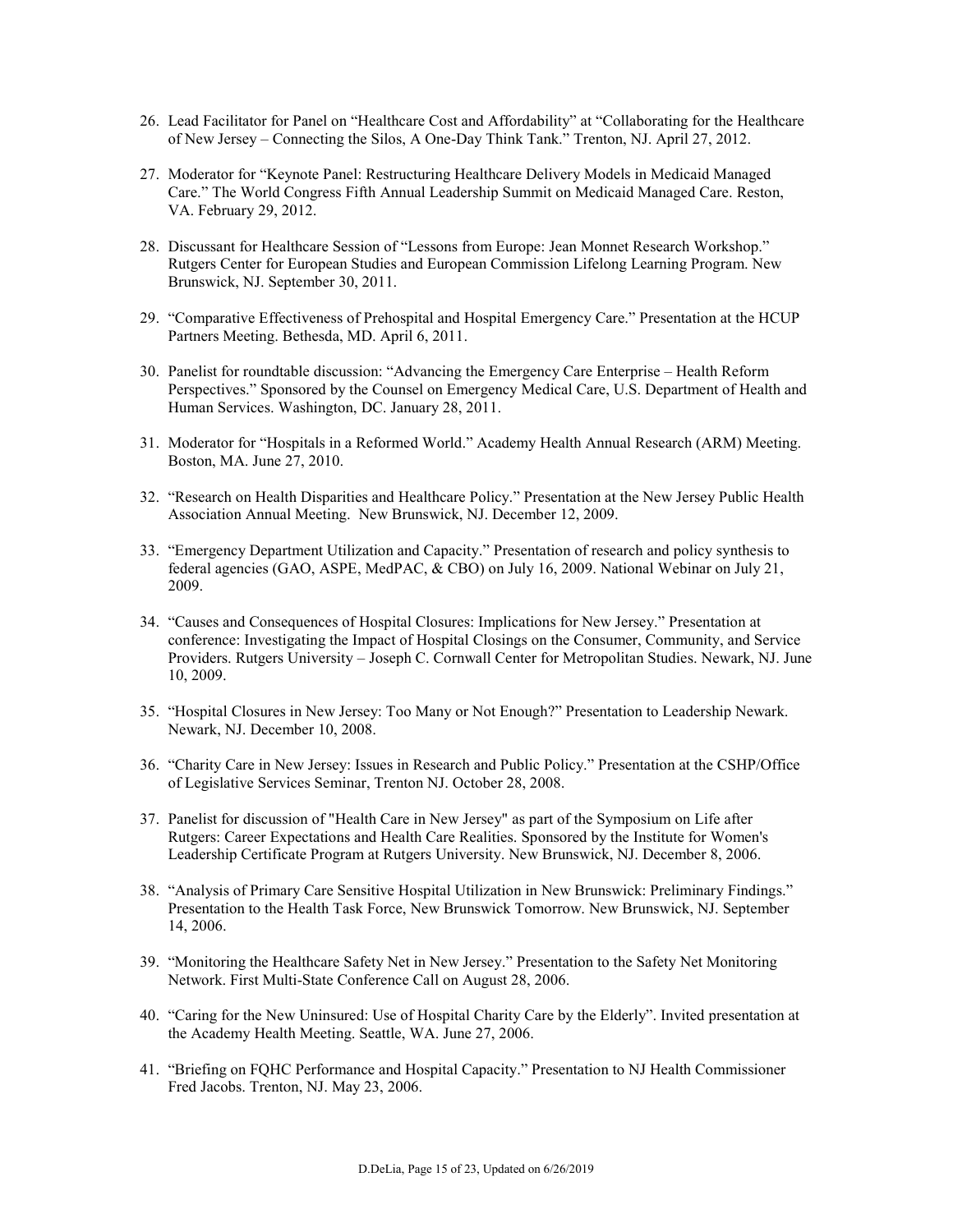- 42. "Emergency Department Utilization and Surge Capacity in New Jersey, 1998-2003." Presentation to Commissioners and Senior Staff at the New Jersey Department of Health and Senior Services. Trenton, NJ. October 2005.
- 43. "State Subsidies for Federally Qualified Health Centers in New Jersey: Options for Reform." Presentation to Commissioners and Senior Staff at the New Jersey Department of Health and Senior Services on September 8, 2004. Additional presentation to FQHC executives on December 16, 2004.
- 44. "Hospital Utilization by the Uninsured and Other Vulnerable Populations in New Jersey." Presentation to Commissioners and Senior Staff at the New Jersey Department of Health and Senior Services, June 2004.
- 45. "Voluntary Enrollment in Medicaid Managed Care in New York City". Presentation to the Medicaid Managed Care Plan Advisory Committee to the New York Consortium for Health Services Research, June 1998.

### **PEER REVIEWED PRESENTATIONS & RESEARCH POSTERS**

- 1. Derek DeLia, Jose Nova, Sujoy Chakravarty, Emmy Tiderington, Taiisa Kelly, & Joel C. Cantor. "Effects of Permanent Supportive Housing on Healthcare Utilization and Spending among New Jersey Medicaid Enrollees Experiencing Homelessness". Accepted for presentation at the Academy Health Annual Research Meeting (ARM) State Health Policy Interest Group in Boston Massachusetts, June 2020. In-person meeting cancelled due to COVID-19.
- 2. Derek DeLia, Jason Brown, Charles Betley, Laura Spicer, Daniel Wilhite, Alex Montero, & Michelle Magee. "Linkage of EHR and Claims Data to Develop Financially Sustainable Models of Care for Medicaid Patients with Uncontrolled Type 2 Diabetes Mellitus". Accepted as a poster at the Academy Health Annual Research Meeting (ARM) in Boston Massachusetts, June 2020. In-person meeting cancelled due to COVID-19.
- 3. Derek DeLia, Jolene Chou, Caitlin Thomas-Henkel, Meryl Schulman, & James Lloyd. "Managing Complex Patients Using Non-Traditional Health Workers: Findings from the Transforming Complex Care Initiative". Poster at the Academy Health Annual Research Meeting (ARM) in Washington, DC. June 3, 2019.
- 4. Derek DeLia, Michael Yedidia, & Oliver Lontok. "the Policy and Practice Legacy of the New Jersey Medicaid ACO Demonstration". Poster at the Academy Health Annual Research Meeting (ARM) in Washington, DC. June 2, 2019.
- 5. Derek DeLia, Jose Nova, & David Goldin, "Primary Care Delivery in New Jersey Medicaid/CHIP under Coverage and Payment Policy Changes." Presentation at the Academy Heath National Health Policy Conference (NHPC) in Washington, DC. February 5, 2019. Also presented at the Academy Heath State Health Policy Interest Group Meeting in Washington, DC. June 1, 2019.
- 6. Derek DeLia, "Effects of Spending Carveouts on the Riskiness of Shared Savings Arrangements". Poster at the Academy Health Annual Research Meeting (ARM) in New Orleans, LA. June 26, 2017.
- 7. Derek DeLia, "Development of Shared Savings Arrangements in the New Jersey Medicaid Accountable Care Organization (ACO) Demonstration Project." Presentation at the Academy Health Annual Research Meeting (ARM) in Boston, MA. June 27, 2016.
- 8. Punam Ohri-Vachaspati, Derek DeLia, Robin DeWeese, Noe C. Crespo, Michael Todd, & Michael Yedidia, "The Relative Contribution of Layers of the Social Ecological Model to Childhood Obesity." Poster at the Academy Health Annual Research Meeting (ARM) in San Diego, CA. June 10, 2014.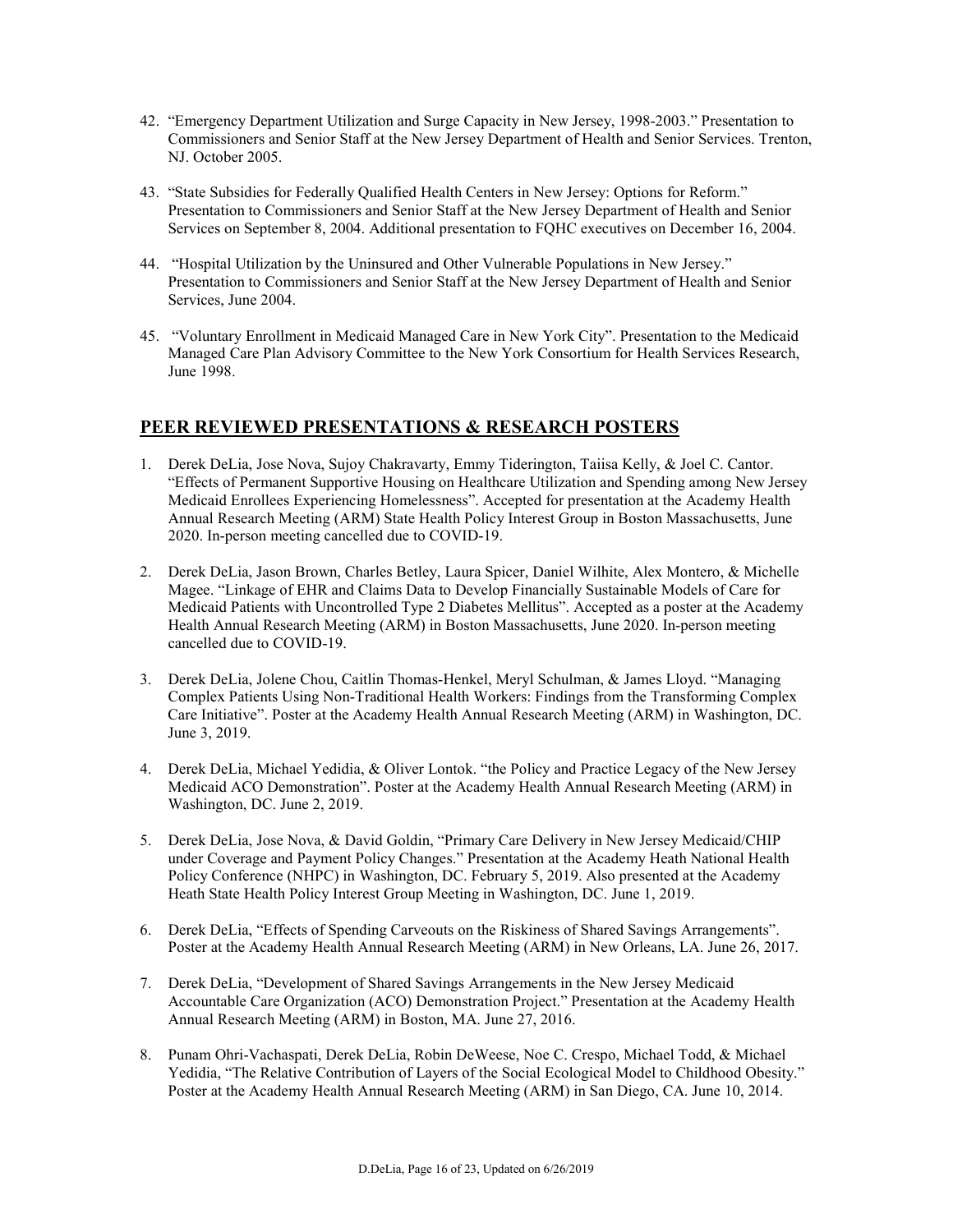- 9. Derek DeLia, Jian Tong, Dorothy Gaboda, & Lawrence Casalino. "Post-Discharge Follow-Up Visits and Hospital Utilization by Medicare Patients, 2007-2010." Poster at the Academy Health Annual Research Meeting (ARM) in San Diego, CA June 8, 2014.
- 10. Derek DeLia, "Development of a Database for Comparative Effectiveness Research (CER) on Prehospital and In-hospital Emergency Care." Presentation at the Academy Health Annual Research Meeting (ARM) in Baltimore, MD June 23, 2013.
- 11. Derek DeLia, "Leaving It to Chance: The Effects of Random Variation in Shared Savings Arrangements." Poster at the Academy Health Annual Research Meeting (ARM) in Baltimore, MD June 24, 2013.
- 12. Derek DeLia & Donald Hoover, "Required Sample Size for Difference-in-Differences Analysis: Implications for Comparative Effectiveness Research." Presentation at the Academy Health Annual Research Meeting (ARM) in Orlando, FL June 25, 2012.
- 13. Derek DeLia, Henry Wang, Jared Kutzin, Mark Merlin, and Joel Cantor, "Post-Cardiac Arrest Therapeutic Hypothermia in New Jersey Hospitals: Analysis of Adoption and Implementation." Presentation at the Academy Health Annual Research Meeting (ARM) in Orlando, FL June 24, 2012. (Also presented to the NJ Cardiovascular Health Advisory Panel in Trenton, NJ March 21, 2012.)
- 14. Joel Cantor, Alan Monheit, Derek DeLia, & Kristen Lloyd, "Early Impact of the Affordable Care Act on Health Insurance Coverage of Young Adults." Presentation at the Academy Health State Interest Group Meeting in Orlando, FL June 23, 2012.
- 15. Derek DeLia, Joel Cantor, & Donald Hoover, "Statistical Risks in the Establishment of ACO Expenditure Savings." Presentation at the Academy Health Meeting in Seattle, WA June 13, 2011.
- 16. Derek DeLia, Joel Cantor, Susan Brownlee, Dorothy Gaboda, & Jose Nova, "Patient Preference for Emergency Care: Can and Should It Be Changed?" Poster at the Academy Health Annual Research Meeting (ARM) in Seattle, WA June 13, 2011.
- 17. Derek DeLia, Musunga Mulenga, & Sujoy Chakravarty, "Inpatient Readmission as a Multinomial Outcome: An Investigation of the Independence of Irrelevant Alternatives." Poster at the Academy Health Annual Research Meeting (ARM) in Seattle, WA June 13, 2011.
- 18. Derek DeLia, "Identification of Avoidable Visits to the Emergency Department: Comparison of Two Common Methodologies." Poster at the Academy Health Annual Research Meeting (ARM) in Boston, MA June 28, 2010.
- 19. Derek DeLia & Jose Nova, "Do Good Hospitals Close?" Poster at the Academy Health Annual Research Meeting (ARM) in Boston, MA June 27, 2010.
- 20. Bonnie Jerome-D'Emelia & Derek DeLia, "Relationship between Hospital Report Cards and CMS Quality Measures." Poster at the Academy Health Annual Research Meeting (ARM) in Chicago, IL June 29, 2009.
- 21. Derek DeLia & Elizabeth Wood, "The Dwindling Supply of Empty Beds: Implications for Hospital Surge Capacity." Presentation at the Academy Health Annual Research Meeting (ARM) in Washington, DC June 9, 2008.
- 22. Derek DeLia, "Using Statewide Ambulance Diversion Data to Monitor Access to Emergency Care." Poster at the Academy Health Annual Research Meeting (ARM) in Washington, DC June 7, 2008.
- 23. Derek DeLia, "Use of Charity Care Records to Optimize Care for the Uninsured." Presentation at the Academy Health Annual Research Meeting (ARM) in Orlando, FL June 5, 2007.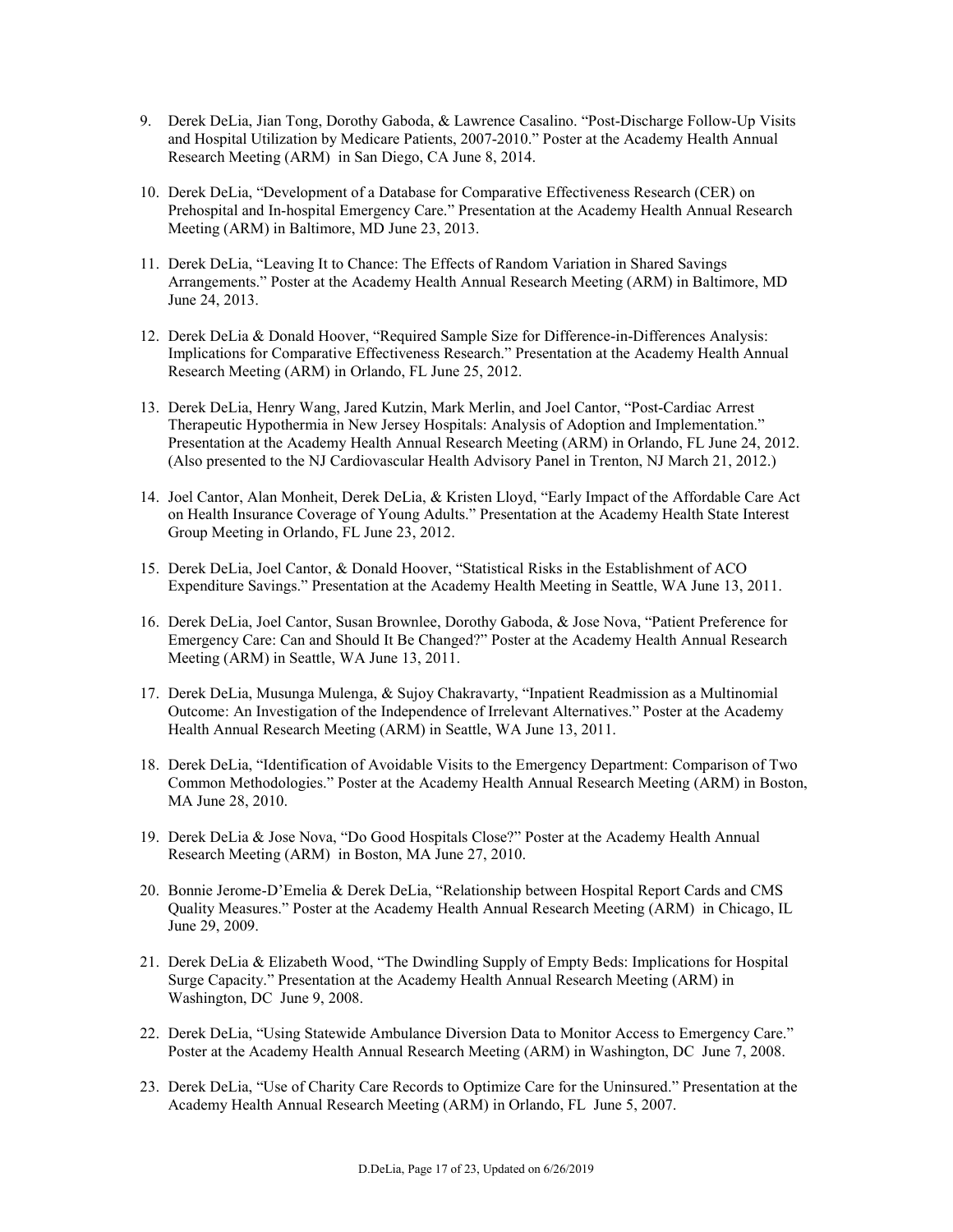- 24. Derek DeLia, Joel Cantor, Amy Tiedeman, & Cecilia Huang, "Reduction of Healthcare Disparities with Market Competition: The Case of Cardiac Angiography in New Jersey." Presentation at the Academy Health Annual Research Meeting (ARM) in Orlando, FL. June 5, 2007.
- 25. Derek DeLia & Dina Bellof, "Geographic Disparity in Health Insurance Coverage: Inner Cities versus Outer Metropolitan Areas." Poster at the Academy Health Annual Research Meeting (ARM) in Seattle, WA June 25, 2006.
- 26. Derek DeLia, "Measuring Hospital Surge Capacity." Poster at the Association for Health Services Research and Health Policy Annual Meeting, June 2005.
- 27. Derek DeLia, "Health Services Research and State Subsidies to Federally Qualified Health Centers" Poster at the Association for Health Services Research and Health Policy Annual Meeting, June 2005.
- 28. Derek DeLia, "The Distribution of Preventable Hospitalizations across Small Areas: Averages versus Extremes". Poster at The Association for Health Services Research and Health Policy Annual Meeting, June 2002.
- 29. Derek DeLia, Allyson Hall, Tim Prinz, Sharlene Simpson, & John Billings. "Health Care Experiences among Low-Income Patients in New York City". Poster at the Association for Health Services Research and Health Policy Annual Meeting, June 2002.
- 30. Derek DeLia, Elaine Duck, & Joel Cantor, "Relative Productivity of Primary Care Providers: Estimates from a Primary Care Production Function for New York City". Presentation at The Tenth Annual Symposium on Health Services Research in New York, November 1999.
- 31. Derek DeLia, Joel Cantor, & Ewa Wojas, "The Uninsured Access Gap in New York City: Trends and Contrasts with Other Major Cities". Presentation at The Ninth Annual Symposium on Health Services Research in New York, December 1998.
- 32. Derek DeLia, Sharon Salit, Steven Fass, et al. "Growth in Discharges among New York City Hospitals, 1989-96: Publics Fall Behind in Competition for Patients". Presentation at The Association for Public Policy Analysis and Management Twentieth Annual Research Conference, October 1998.
- 33. Derek DeLia, Joel Cantor, & David Sandman, "Voluntary Enrollment in Medicaid Managed Care in New York City". Poster at the Association for Health Services Research Annual Meeting, June 1998.
- 34. Derek DeLia, "Individual Autonomy and other Determinants of Patient Satisfaction among the Elderly". Presentation at The Association for Health Care Research Seventeenth Annual Conference on Health Care, March 1998.
- 35. John Kuder, Derek DeLia, and Charles Henderson, "Which Patients Benefit from Primary Care Office-Based Case Management?" Presentation at the Association for Health Services Research Annual Meeting, June 1996.
- 36. Derek DeLia, "Positive Aspects of Health Insurance Purchase and Maintenance". Presentation at The Inaugural Conference of the International Health Economics Association, May 1996.
- 37. Derek DeLia, "Frame Dependent Preferences and the Taxation of Employer Provided Health Insurance". Presentation at The Association for Health Care Research Fifteenth Annual Conference on Health Care, March 1996.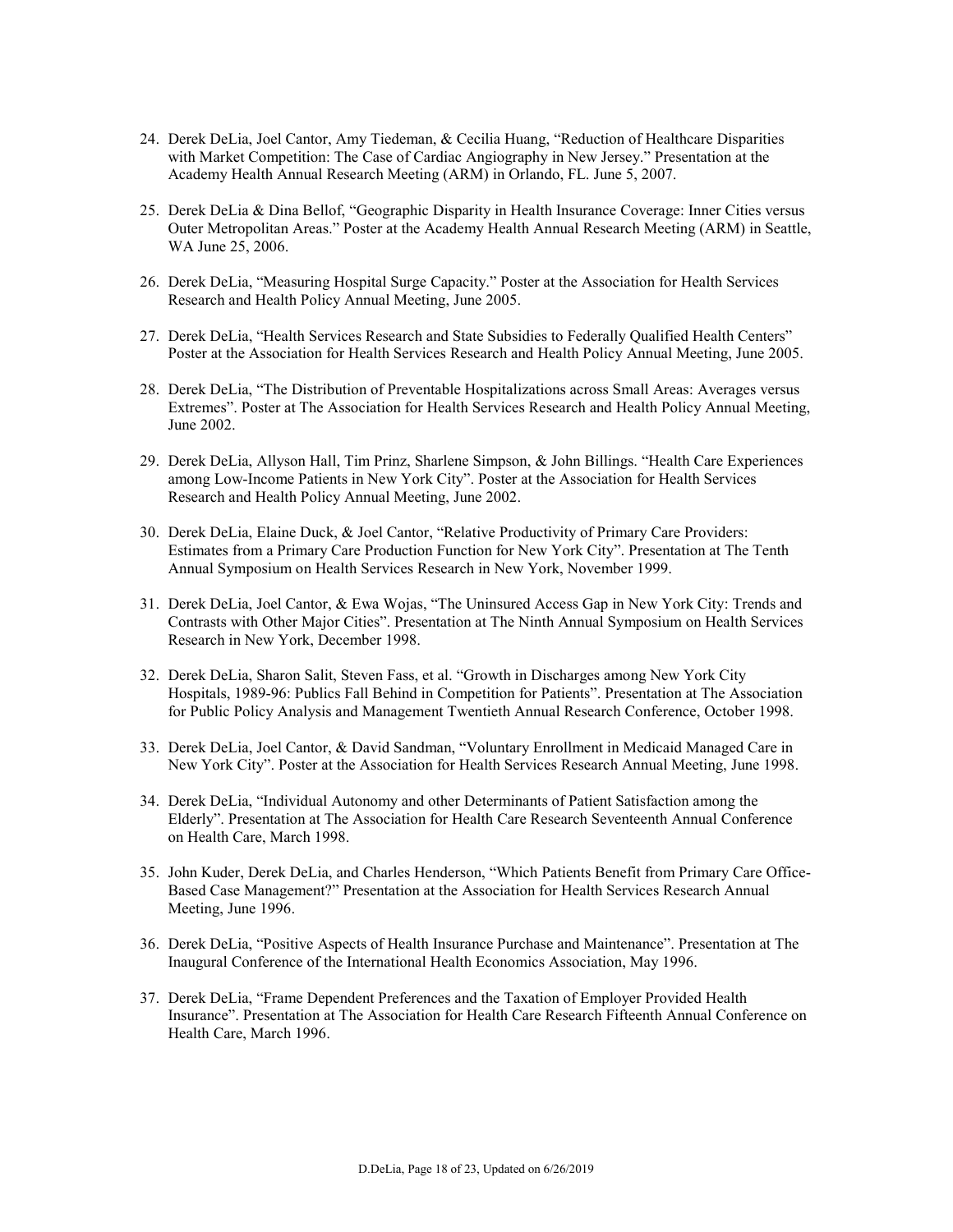## **MEDIA COVERAGE & CONTRIBUTIONS**

#### Radio & television

- 1. Radio interview about "Emergency Rooms Closing Nationwide; NJ Numbers Up." with Stacy Proebstle on NJ 101.5FM, May 23, 2011.
- 2. One-on-One with Steve Adubato. "Why is healthcare reform so hard to achieve?" Public Broadcasting Service (Thirteen/WNET, WLIW). October 17, 19, & 22, 2009.
- 3. Panelist for roundtable discussion on "Newark's Rebirth & Newark's Healthcare Crisis." Caucus NJ with Steve Adubato. Public Broadcasting Service (Thirteen/WNET, WLIW). August 9 & 10, 2009.
- 4. Television interview about "Hospitals and Health Policy" with Matt Fitzpatrick on WMBC-TV 63, June 11, 2009.
- 5. Radio interview about "Hospital Public Opinion Poll" with Martin DiCaro on NJ-101.5FM, February 20, 2008.
- 6. Radio interview about "Hospital Public Opinion Poll" with Anita Volardo on The Breeze-106.3FM, February 20, 2008.
- 7. Featured on NJN-Public Television, "Ambulance Diversion." Reported by Sara Lee Kessler. September 11, 2007.
- 8. Radio interview about, "Ambulance diversion in NJ" with Maggie Glynn on WCTC-1450AM, September 5, 2007.
- 9. Radio interview about "University Medical Center (Las Vegas)" with Dave Berns on Nevada Public Radio 88.9 (KNPR), April 16, 2007.
- 10. Radio interview about "Hospital Charity Care" with David Mathau on NJ-101.5FM, January 30, 2007.

Print & electronic media

- 1. Quoted in northjersey.com, "For years NJ closed hospitals. Now facing coronavirus surge, it needs them". April 4, 2020.
- 2. Quoted in *NJ Spotlight*, "ACOs at one year celebrate some success but face uncertain future." April 17, 2017.
- 3. Quoted in *Modern Healthcare* (Online), "University of Rochester teams up with two rural hospitals." November 13, 2015.
- 4. Quoted in *FierceHealthFinance*, "New Jersey researchers link income decline to increased ER use: But excess hospital bed capacity also plays a role." July 31, 2014.
- 5. Quoted in *NJ Spotlight*, "Low-income NJ residents more likely to seek healthcare at hospitals." July 31, 2014.
- 6. Quoted in *NJbiz*, "Rutgers health care study highlights struggle for wellness in low-income communities as state prepares Medicaid ACO rollout." July 30, 2014.
- 7. Quoted in *Modern Healthcare* (Online), "Reform update: States test Medicaid ACOs to cut costs." July 1, 2014.
- 8. Quoted in *NJbiz*, "Holy Name running tests on possible merger." June 4, 2013.
- 9. Quoted in the *Star Ledger*, "Insurance companies frustrate NJ families seeking addiction treatment." February 17, 2013.
- 10. Quoted in the *Bergen Record*, "Across North Jersey, police are first to be called to assist seniors." January 14, 2013.
- 11. Interview with *Angina.com*. Summary of research findings on therapeutic hypothermia. August 3, 2012.
- 12. Quoted in the *Star Ledger*, "A hotel-like hospital in Princeton health network brings comfort to its first patients." May 23, 2012.
- 13. Quoted in *The Daily Record*, "Will St. Claire's get a tax bill?" April 1, 2012.
- 14. Quoted in *The Press of Atlantic City*, "Shore physicians group offers multispecialty care." March 13, 2012.
- 15. Quoted in *American Medical News*, "Wellpoint steers patients toward ED alternatives." July 25, 2011.
- 16. Quoted in the *Star Ledger*, "NJ hospitals seek to bridge language gap by training translators." September 8, 2010.
- 17. Quoted in *AllHealthcareJobs.com*, "Need for ER professionals will only increase." August 13, 2010.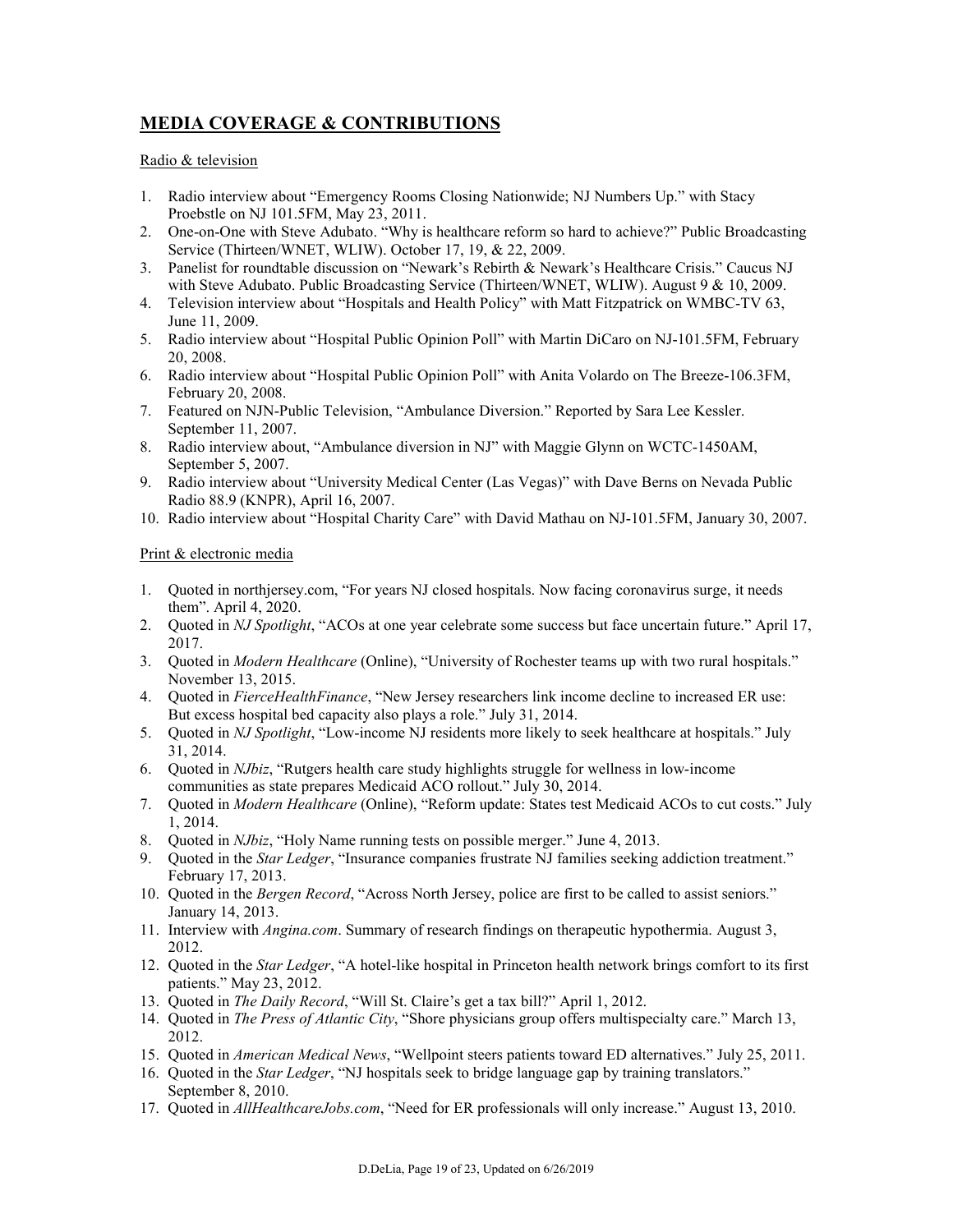- 18. Quoted in the *Star Ledger*, "NJ hospitals report increase in patient visits, but not enough to prevent cut-backs." January 13, 2010.
- 19. Quoted in *NJbiz*, "Hospital closures worry residents." August 24, 2009.
- 20. Quoted in the *Herald News*, "One in three had lapse in coverage: Worsening picture in N.J. study finds." April 8, 2009.
- 21. Quoted in *Asbury Park Press*, "The Jersey Shore's hospital landscape may undergo a major shakeup." February 22, 2009.
- 22. Quoted in *Health Leaders*, "The ranks grow thinner." November, 2008.
- 23. Quoted in the *Herald News*, "As hospitals close, ER wait times rise." June 16, 2008.
- 24. Quoted in the *Star Ledger*, "Hospital problems on Jerseyans' minds: Closings, emergencies are growing concerns." February 20, 2008.
- 25. Quoted in the *Home News Tribune*, "Central Jerseyans worried over hospital closings." February 22, 2008.
- 26. Op-Ed in the *Bergen Record*, "Hospitals on the line." (Commentary on hospital financial distress). October 21, 2007.
- 27. Quoted in the *Star Ledger*, "Report: Jersey ER's diverting ambulances." September 5, 2007.
- 28. Quoted in the *Bergen Record*, "Hospitals face escalating cost for charity care." January 30, 2007.
- 29. Quoted in the *Star Ledger*, "Industry Insider: 44% of state ER visits rated avoidable." August 8, 2006.
- 30. Quoted in the *Bergen Record*, "Study cites unnecessary ER visits. Says primary care could ease volume." August 3, 2006.
- 31. Quoted in *Hospitals and Health Networks*, "Using annual bed statistics to measure hospitals' surge capacity is misleading, Rutgers researchers report." April, 2006.
- 32. Quoted in the *Trenton Times*, "It's survival of the savviest." December 18, 2005.
- 33. Quoted in the *Trenton Times*, "N.J. health centers fulfill a primary need." February 7, 2005.
- 34. Letter to the editor on Behavioral Economics in *The Economist,* May 24-30, 2003.
- 35. Letter to the editor on Academic Integrity in *U.S. News & World Report*, December 27, 1999.

#### Blogs

- 1. "Calculating shared savings: Administrative formulas versus research-based evaluations." *Health Affairs Blog*. September 26, 2016.
- 2. "Medicaid accountable care organizations: Opportunities for state cost control" (with Louise Russell). *Health Care Cost Monitor*. The Hastings Center. March 14, 2011.
- 3. "What Massachusetts teaches us about emergency departments and reform" (with Joel Cantor). *Robert Wood Johnson Foundation Health Reform Blog.* October 5, 2010.

### **ADVISORY & CONSULTING ACTIVITIES**

| 6/11/2019           | America's Essential Hospitals – Essential Hospitals Institute<br>Advisory Group on The Complex Care Guide for Safety Net Systems |
|---------------------|----------------------------------------------------------------------------------------------------------------------------------|
| 4/29/2019           | Agency for Healthcare Research and Quality (AHRQ) Roundtable<br>Discussion on the Future of Health Services Research             |
| $6/2015 - 10/2019$  | Agency for Healthcare Research and Quality (AHRQ) Health Systems &<br>Value Research (HSVR) Study Section, Standing Member       |
| 9/22/14             | Workgroup for The Dartmouth Summit: Medicare Reform Strategies to<br>Create a Sustainable Health System                          |
| $3/2014$ -present   | Econometrics Consultant, University of Southern Maine – Analysis of<br>Healthcare Payment and Delivery Reforms                   |
| $6/23/14 - 6/24/14$ | Scientific Review Panel - National Institutes of Health (NIH), Health<br>Services Organization and Delivery (HSOD) Study Section |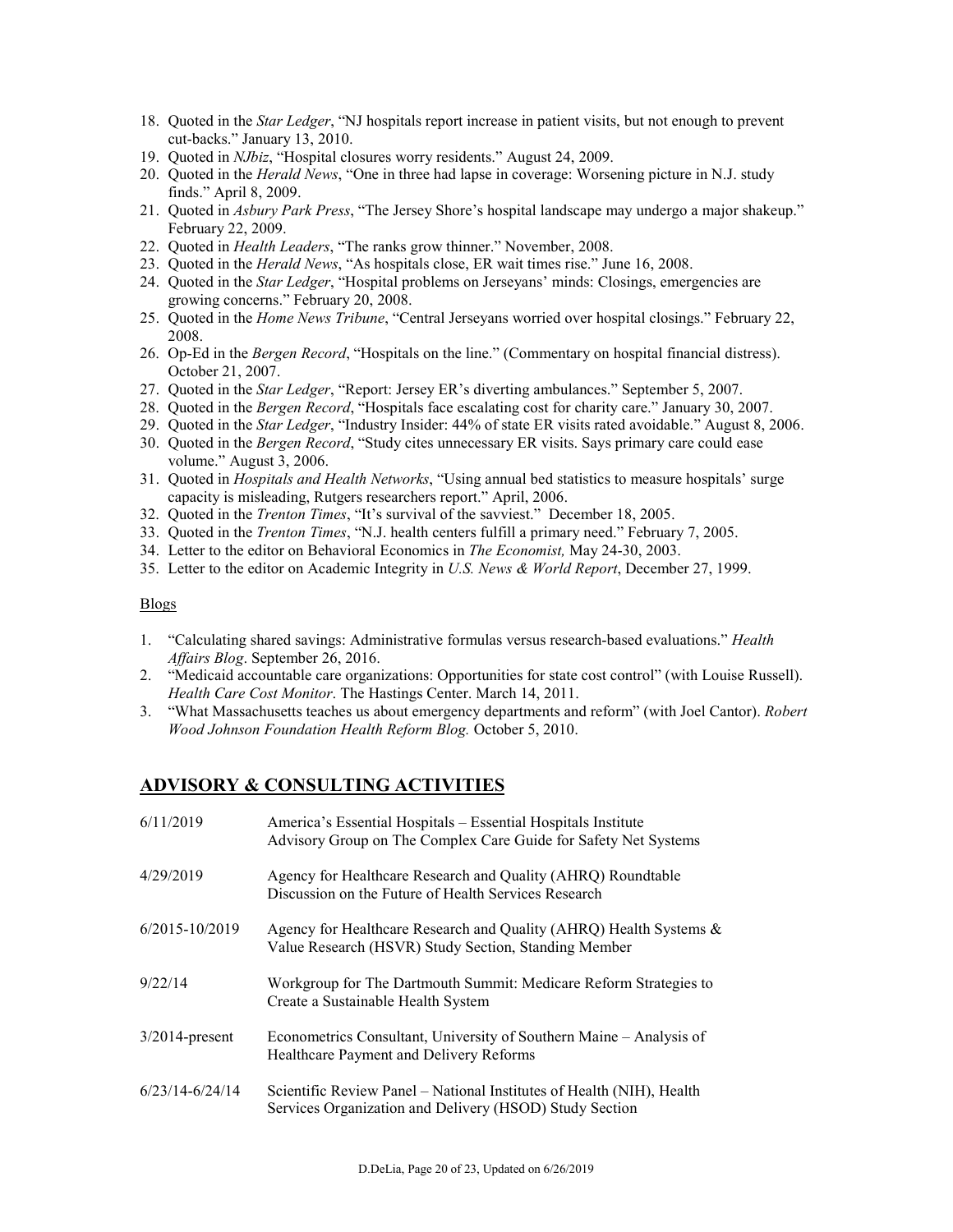| $6/2013$ -present | Expert Advisory Group: Linked Prehospital and Hospital Data Pilot<br>Project, Healthcare Cost and Utilization Project (HCUP) – Agency for<br>Healthcare Research and Quality (AHRQ) |
|-------------------|-------------------------------------------------------------------------------------------------------------------------------------------------------------------------------------|
| 6/11/2013         | Scientific Review Panel - National Institutes of Health (NIH), Health<br>Services Organization and Delivery (HSOD-J09) Study Section                                                |
| 6/25/2012         | Multi-Payer Claims Database (MPCD) Potential Users Group - U.S.<br>Department of Health and Human Services, Office of the Assistant<br>Secretary for Planning and Evaluation (ASPE) |
| 10/19/2012        | Scientific Review Panel - National Institutes of Health (NIH), Health<br>Services Organization and Delivery (HSOD) Overflow Study Section                                           |
| 4/27/2012         | Collaborating for the Healthcare of New Jersey: Connecting the Silos, A<br>One-Day Think Tank. Lead Facilitator for the Workgroup on Healthcare<br>Cost and Affordability           |
| 2/22/2012         | Scientific Review Panel - Patient Centered Outcomes Research Institute<br>(PCORI): PFA PI-12-001                                                                                    |
| 2011-2017         | Technical Assistance for Grantee Project Evaluations - New York State<br><b>Health Foundation</b>                                                                                   |
| $4/2011 - 5/2011$ | Workgroup for the Development of Prevention Quality Indicators for<br>Emergency Department Encounters - Agency for Healthcare Research and<br>Quality (AHRQ)                        |
| 4/2011            | Workgroup on "The Future of Community Healthcare: Where Do We Go<br>from Here?" - Caucus Educational Corporation                                                                    |
| 7/22/10-7/23/10   | Scientific Review Panel - Agency for Healthcare Research and Quality<br>(AHRQ): RFA 10-014 (R18), RFA 10-012 (R01)                                                                  |
| 6/2008-12/2008    | Leadership Team - Aligning Forces for Quality in NJ                                                                                                                                 |
| 6/2007-9/2007     | New Jersey Commission on Rationalizing Health Care Resources,<br>Member of Subcommittee on Benchmarking for Efficiency and Quality                                                  |
| 1/2007            | National Assessment of Educational Progress (Nation's Report Card) –<br>Validation Study for Grade 12 Economics Achievement Level Setting                                           |
| 3/2006-12/2008    | New Jersey Health Care Access Study Commission                                                                                                                                      |
| 10/2004-3/2005    | Consultant to the Primary Care Office of the New Jersey Department of<br>Health and Senior Services, Reform of FQHC Reimbursement<br>Methodology                                    |
| 3/2004-7/2005     | Remote Simultaneous Medical Interpretation Advisory Committee, NYU<br>School of Medicine-Center for Immigrant Health                                                                |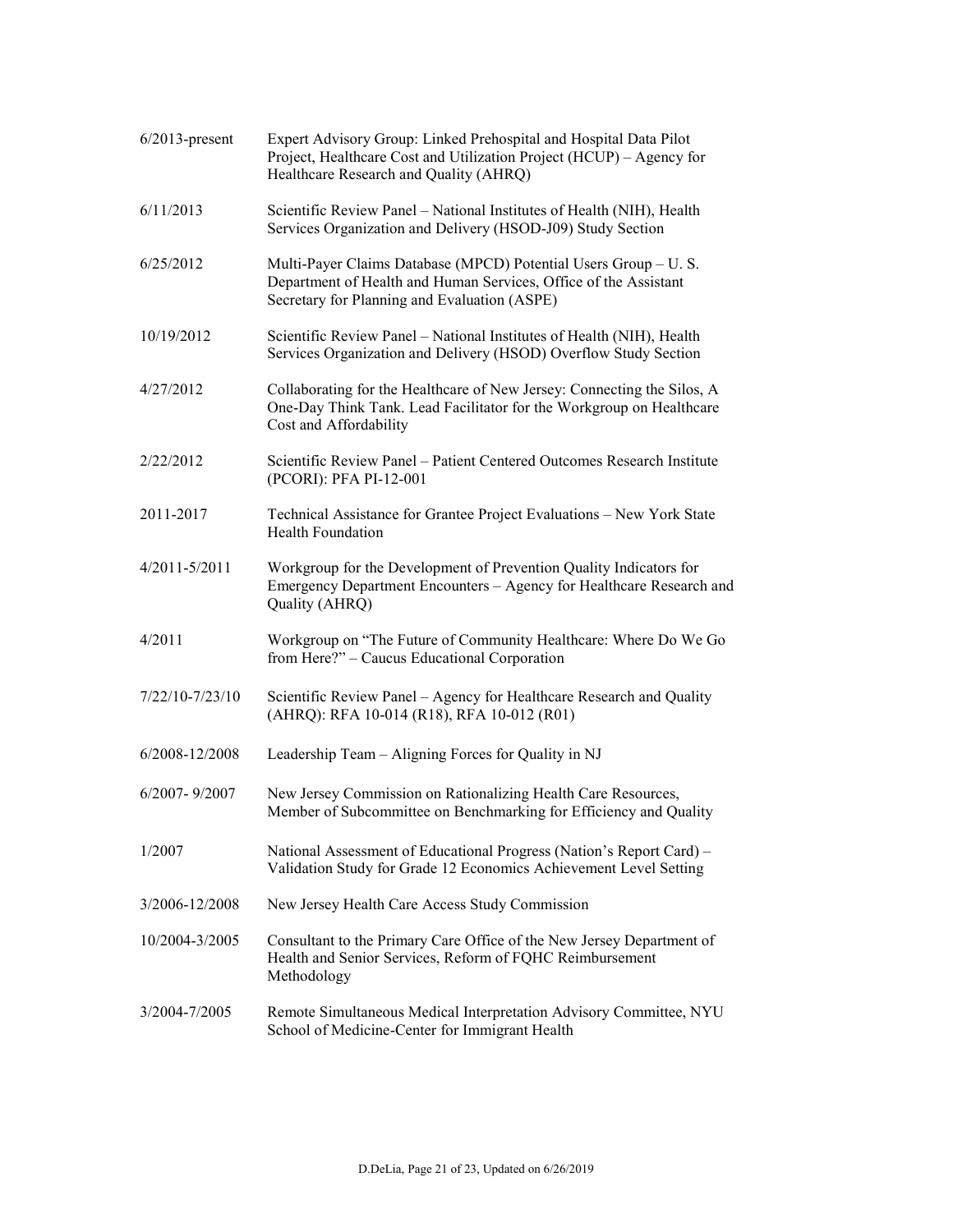## **FORMAL MENTORSHIP**

Name of Mentee: Jessica Galarraga, MD, MPH (MedStar Health Research Institute, MedStar Washington Hospital Center, MedStar Southern Maryland Hospital Center) Dates of Mentorship: July 2018-December 2020 Project: Mentored research award from the Emergency Medicine Foundation, "Impact of Hospital Global Budgeting and Pay-for-Performance Incentives on Emergency Care Delivery".

Name of Mentee: Daisuke Goto Dates of Mentorship: 2012-2015 Project: Ph.D. Dissertation, Rutgers University-Department of Economics, "Empirical and Experimental Approaches to Nonoptimal Allocations of Goods and Services", May 2015.

Name of Mentee: Jessica Jones Dates of mentorship: Academic year 2011-2012 Project: Undergraduate Honors Thesis, Rutgers University-Department of Economics, "The Changing Medicaid Population and Contributors to Steadily Rising Costs", May 2012.

Name of Mentee: T. Woody Kongsamut Dates of mentorship: Academic year 2011-2012 Project: Undergraduate Honors Thesis, Rutgers University-Department of Economics, "An Analysis of Disparities in Hospital Care by Payer Using the CDC's National Hospital Discharge Survey", May 2012.

Name of Mentee: Daniel Gorlick Dates of mentorship: Academic year 2010-2011 Project: Undergraduate Honors Thesis, Rutgers University-Department of Economics, "The Role of Cigarettes in Determining Marijuana Use", May 2011. Mentor: Derek DeLia

Name of Mentee: Musunga Mulenga. Dates of mentorship: Summer 2010 Project: Final Paper for Project L/EARN Internship (Undergraduate), "Length of Stay and Readmission for Heart Failure Patients in New Jersey", August 2010.

Name of Mentee: Jacqueline Palmer Dates of mentorship: Summer 2008 Project: Final Paper for Project L/EARN Internship (Undergraduate), "Hospital Profitability in New Jersey: Urban Hospitals Falling Behind", August 2008.

### **PEER REVIEWER ACTIVITY**

American Journal of Managed Care Annals of Emergency Medicine BMC Health Services Research Drug Benefit Trends Health Affairs Inquiry Journal of the American Medical Association (JAMA) Journal of Health Care for the Poor and Underserved Journal of Health Politics, Policy, and Law Journal of Hospital Administration Medical Care Medical Care Research and Review Western Journal of Medicine